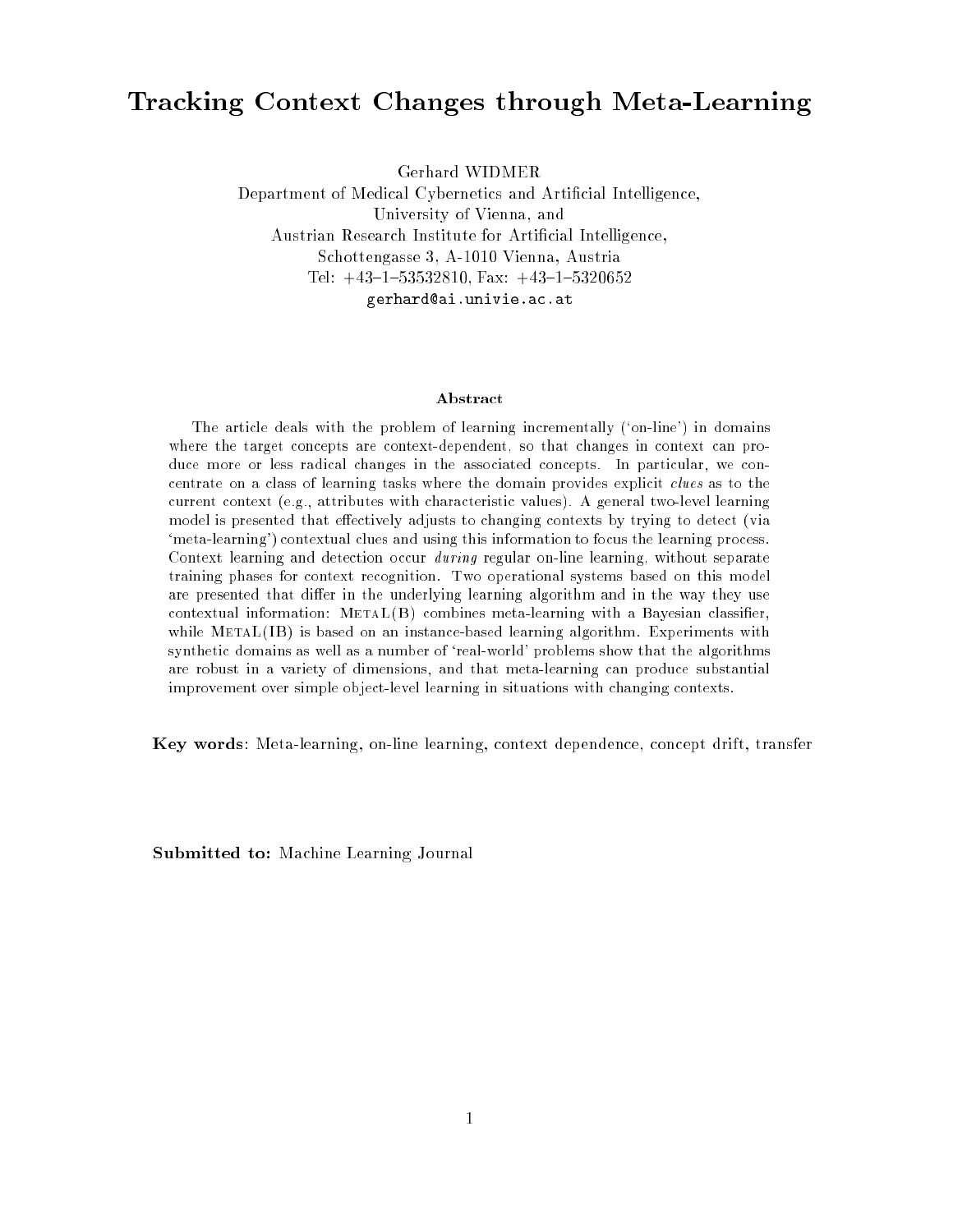## 1 Motivation

The fact that concepts in the real world are not eternally fixed entities or structures, but can have a different appearance or definition or meaning in different contexts has only gradually been recognized as a relevant problem in concept learning. Michalski (1987) was one of the first to formulate it; he suggested a specialized two-tiered representation formalism to represent different aspects of context-dependent concepts (see also Bergadano et al., 1992). Recently, context dependence has been recognized as a problem in a number of practical machine learning pro jects (e.g., Katz et al., 1990; Turney, 1993; Turney & Halasz, 1993; Watrous, 1993; Watrous & Towell, 1995; see also Kubat & Widmer, 1996). There, various techniques for context normalization etc. were developed. All of these methods either assume that contextual attributes are explicitly identied by the user, or require separate pre-training phases on special data sets that are cleanly separated according to context.

We are studying the effects of context dependence and changing contexts in the framework of incremental (or on-line) learning, and we are interested in learners that can adapt to different contexts without explicit help from a teacher. The scenario is as follows: assume that a learner is learning on-line from a stream of incoming (labeled) examples. Assume further that the concepts of interest depend on some (maybe hidden) context, and that changes in this context can induce corresponding changes in the target concepts. As a simple example, consider weather prediction rules, which may vary drastically with the change of seasons. The visible effects of such changes are increased prediction error rates.

The development of on-line learners that can cope with concept drift and changing contexts has been the subject of recent work on the FLORA family of algorithms (Widmer & Kubat, 1993, 1996; Widmer, 1994). The basic strategy in the FLORA algorithms is to continually monitor the success of on-line prediction and to make educated guesses at the occurrence of context changes and corresponding concept changes. There is no explicit representation of contexts.

But maybe one can do better. In some domains, the data may in fact contain explicit clues that would allow one to identify the current context, if one knew what these clues are. Technically, such clues would be attributes or combinations of attributes whose values are characteristic of the current context; more or less systematic changes in their values might then indicate a context change.

As a simple example, consider the license plates attached to vehicles in a particular country. An agent crossing the border between, say, Austria and Germany might notice that all of a sudden the license plates look different, in a systematic way, and that might lead it to suspect that it is now in a different environment where some of the rules it had learned before may not be valid any more. Many other examples of such context-defining factors come to mind (climate or season in weather prediction, environmental conditions like exterior temperature in technical process control tasks, lighting conditions or background color in automatic vision, characteristics of particular rooms in in-door robotic tasks, speaker nationality and sex in speech processing, etc.). In the following, we will refer to such context-defining attributes as contextual clues.

In this article, we describe a general two-level learning model, and its realization in two specific systems named  $METAL(B)$  and  $METAL(B)$ , that can *learn* to *detect* such contextual clues, and can react accordingly when a change in context is suspected. The model consists of a *base level* learner that performs the regular on-line learning and classification task, and a *meta-learner* that tries to identify attributes and features that might provide contextual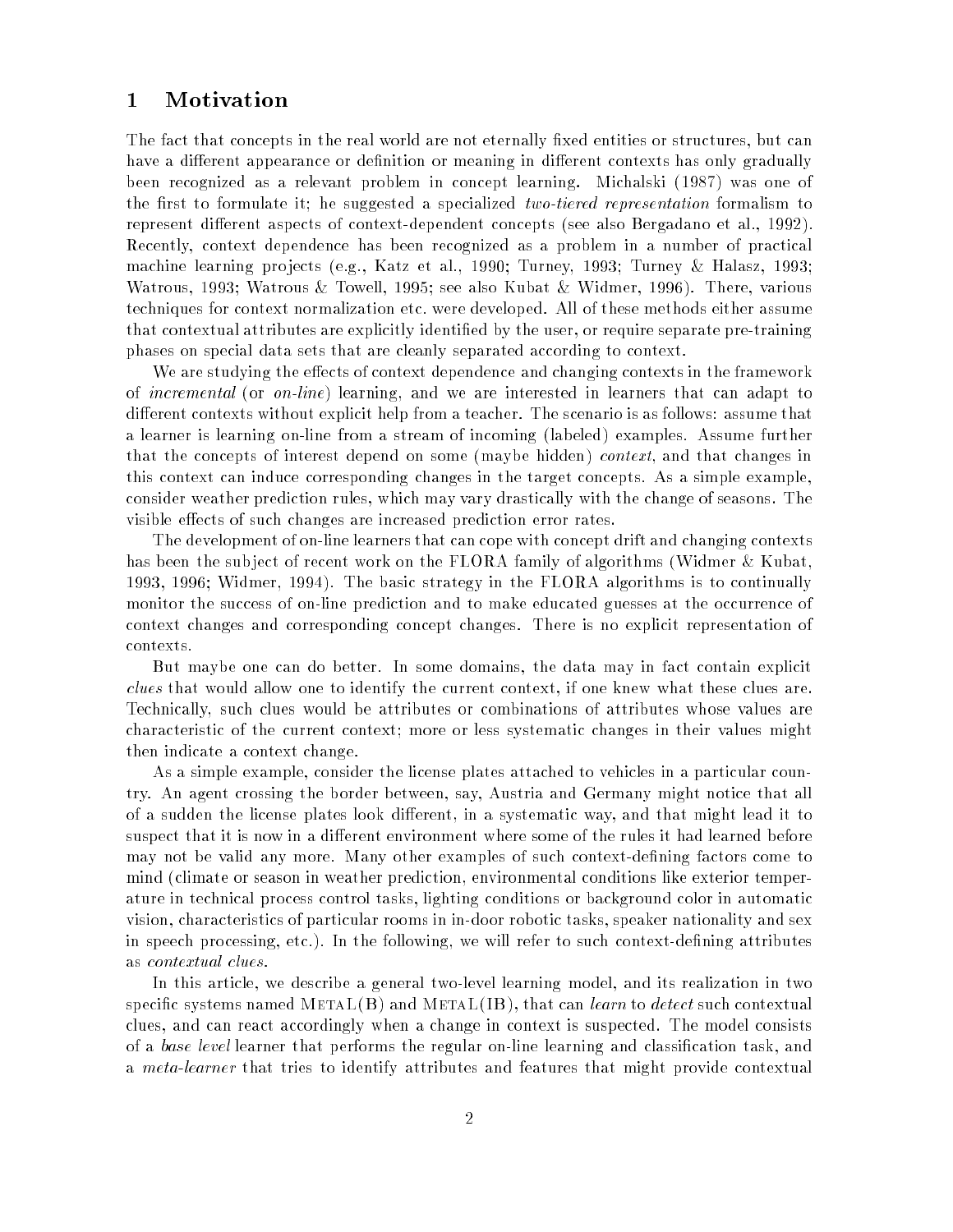clues. Context learning and detection occur *during* regular on-line learning, without separate training phases for context recognition. Perceived context changes are used to focus the online learner specically on information relevant to the current context. The result is faster adaptation to changed concept definitions, and generally an increase in predictive accuracy in dynamically changing domains. In the following presentation, we will first assume only nominal (discrete) attributes, but extensions of the model to numeric domains are quite straightforward and have in fact been implemented (see section 7.3 below).

## 2 Preliminaries: Bayesian Classiers

For the moment, let us assume that our basic incremental induction algorithm is a *simple* (or naive) Bayesian classifier (as is indeed the case in the first of our algorithms to be presented below,  $METAL(B)$ ). That will make it easier to explain the meta-level learning strategy, which also has a distinct Bayesian flavor.

A simple Bayesian classifier is a probabilistic classification scheme that uses Bayes' theorem to determine the probability that an instance belongs to a particular class, given the instance's description. In the following, we assume that examples are described in terms of (discrete) *attributes*  $a_i$ ; we will use the term *feature* for a specific attribute-value combination. notated as  $a_i$ :  $v_{ij}$ . Examples are assumed to belong to mutually exclusive classes  $c_i$ . Bayes theorem defines the posterior probability that some new instance I belongs to class  $c_i$  as

$$
p(c_i|I) = \frac{p(c_i)p(I|c_i)}{p(I)}
$$

where  $p(c_i)$  is the prior probability of class  $c_i$  and  $p(I|c_i)$  is the probability of an instance like I, given class  $c_i$ . Assuming that I is a conjunction of attribute values  $v_j$ , the above formula can be rewritten as

$$
p(c_i | \bigwedge v_j) = \frac{p(c_i)p(\bigwedge v_j|c_i)}{\sum_k p(\bigwedge v_j|c_k)p(c_k)}
$$

To make this formula operational, one usually assumes that the attributes are independent, so that  $p(\bigwedge v_j | c_k)$  can be computed as the product of the  $p(v_j | c_k)$ .

Incremental induction of a Bayesian classier is straightforward. One maintains a number of counters, from which the prior and conditional probabilities can be estimated: a count N of the total number of instances encountered so far, a table  $C_i$  that keeps track of the relative frequency of class  $c_i$  observed so far; a table  $AV_{ij}$  that records the number of examples with attribute value  $a_i$  =  $v_{ij},$  and a table  $AVC_{ijk}$  that records the number of examples with  $a_i = v_{ij}$  belonging to class  $c_k$ . Learning then simply consists in updating these counters after processing each instance. The algorithm is simple, naturally incremental, and robust in the face of noise. Its ma jor weakness is that we must assume independence of the attributes, which severely limits the class of learnable concepts (but see section 5.4 below).

In the following, we take this to be our basic incremental learning algorithm, with one important modification: our learner maintains a *window* of fixed length. As new examples are added to the window, the oldest ones are deleted from it if the window size is exceeded. This is to ameliorate the problem that very old instances pertaining to an outdated context may prevent the learner from effectively adjusting to new hypotheses. The window size is a user-settable parameter, but it remains fixed during the entire learning process. The tables  $C_i, AV_{ij},$  and  $AVC_{ijk}$  are always updated with respect to the examples in the current window.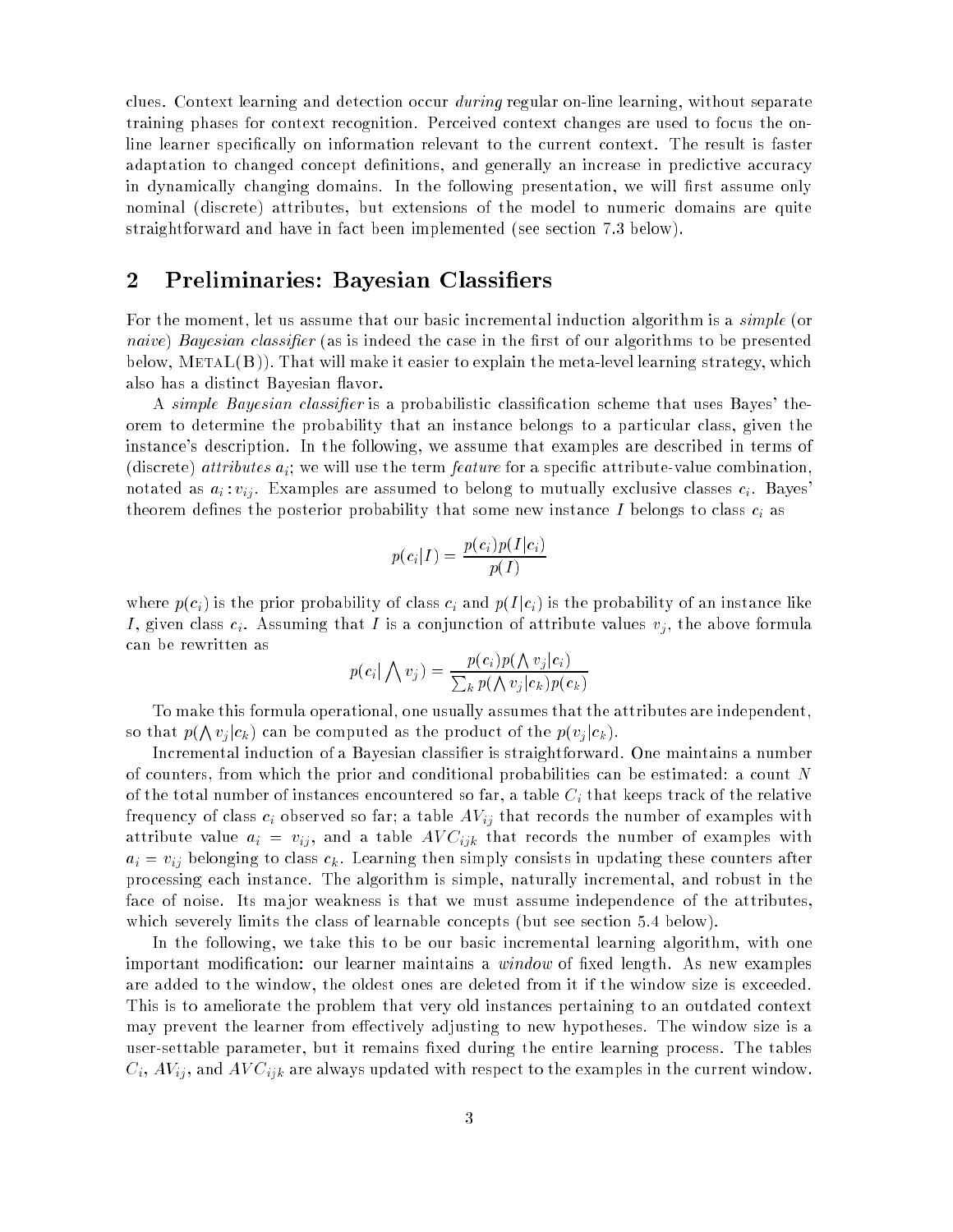## 3 Meta-Learning: Learning to Recognize Contextual Clues

When the underlying target concept drifts or changes due to a changed context, the Bayesian classier (indeed, any induction algorithm that bases its hypotheses on the contents of the window) will eventually adjust to the new concept, if the new context is stable for a sufficiently long period. The smaller the window, the faster the adjustment, as old, contradictory examples will be forgotten more quickly. However, in domains that provide explicit context clues, one would expect more: the learner should learn to recognize such clues and react in some appropriate way when they signal a potential context change. To operationalize this goal, we first need to define the central notions.

### 3.1 Definitions

What are contextual clues? Turney (1993) was one of the first to explicitly acknowledge the problem of context in learning and to try to give a formal definition of contextual and contextsensitive features. Eventually, however, he relied on the user to explicitly identify contextual features beforehand. His particular approach was motivated by batch learning problems where the testing examples (i.e., those to which the learned concepts would eventually be applied) might be governed by a different context than the training examples from which the concepts were learned. The contextual features were then used for different kinds of normalization at prediction time. In contrast, we present a method to automatically *detect* contextual attributes in an on-line learning setting and to utilize this information during learning.

Our operational denition of contextual attributes, i.e., attributes that provide contextual clues, is based on the notion of *predictive features*. Intuitively speaking, an attribute is predictive if there is a certain correlation between the distribution of its values and the observed class distribution. This is formalized in the following two definitions:

**Definition 1** (Predictive features). A feature (attribute-value combination)  $a_i : v_{ij}$  is predictive if  $p(c_k | a_i = v_{ij})$  is significantly different from  $p(c_k)$  for some class  $c_k$ .

**Definition 2** (Predictive attributes). An attribute  $a_i$  is predictive if one of its values  $v_{ij}$  (i.e., some feature  $a_i : v_{ij}$  is predictive.

The most obvious kind of contextual clue one could imagine is that one or more attributes would have constant values during a certain context (regardless of an instance's class). Think, for instance, of the color of the walls in a particular room. That cannot be expected in general. We will rely on a more abstract and powerful notion: a feature is considered a contextual clue if there is a strong correlation between its temporal distribution of values and the times when certain other attributes are predictive. Intuitively, a contextual attribute is one that could be used to predict which attributes are predictive at any point in time.<sup>1</sup> This notion is formalized in definitions 3 and 4:

**Definition 3** (Contextual features). A feature  $a_i : v_{ij}$  is contextual if it is predictive of predictive features, i.e., if  $p(a_k : v_{kl}$  is predictive  $|a_i = v_{ij}|$  is significantly different from  $p(a_k : v_{kl} \text{ is } predictive)$  for some feature  $a_k : v_{kl}$ .

**Definition** 4 *(Contextual attributes)*. An attribute  $a_i$  is *contextual* if one of its values  $v_{ij}$  is contextual.

<sup>1</sup> Indeed, contextual attributes will be used for this purpose in the algorithm MetaL(IB).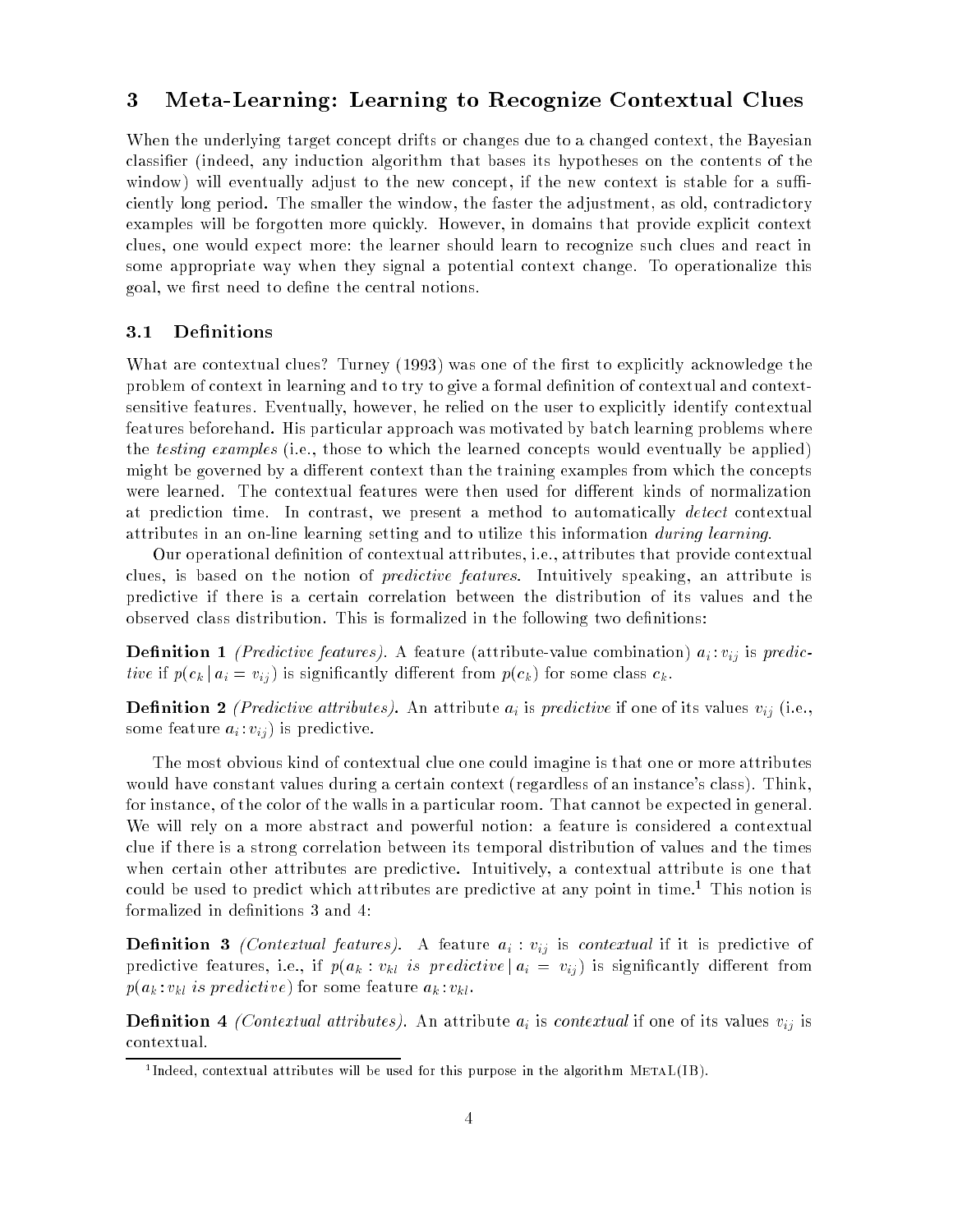| Table        | Counts occurrences/rel.frequency of                         | Computed over  | Used at    |
|--------------|-------------------------------------------------------------|----------------|------------|
| $C_i$        | # examples in class $c_i$                                   | current window | base-level |
| $AV_{ii}$    | # examples with $a_i = v_{ij}$                              | current window | base-level |
| $AVC_{ijk}$  | # examples with $a_i = v_{ij}$ in class $c_k$               | current window | base-level |
| $C_{ij}$     | # examples in meta-class $\hat{c}_{ij}$                     | entire history | meta-level |
| $AV_{ii}$    | # examples with $a_i = v_{ii}$                              | entire history | meta-level |
| $AVC_{ijkl}$ | # examples with $a_i = v_{ij}$ in meta-class $\hat{c}_{kl}$ | entire history | meta-level |

Table 1: Tables maintained for identifying predictive and contextual attributes.

We thus have a two-level definition of contextual attributes, with both levels of definition being of the same type. Definition 2 (*predictive attributes*) is identical to Turney's (1993) notion of *primary feature*. Definition 4 (*contextual attributes*) is more specific and operational than Turney's definition of *contextual features* (which essentially defines an attribute as contextual if it is not in itself predictive, but would lead to less predictive accuracy if omitted). We now specify procedures to identify potentially predictive and contextual features and attributes during the incremental learning process.

#### $3.2$ Identifying contextual features through meta-learning

Assume our base-level Bayesian classifier is learning on-line from a stream of incoming examples. After each learning step, we use a *statistical*  $\chi^2$  *test of independence* to determine which features are currently predictive:

**Criterion 1** (Predictive features): A feature  $a_i : v_{ij}$  is recognized as predictive if the distribution of classes in examples with  $a_i = v_{ij}$  is significantly different (as determined by a  $\chi^2$ test with a given signicance level) from the unconditioned distribution of classes within the current window.

Predictive features are computed relative to the *current window* because predictivity is a temporary quality that may change with time and context. The information needed for the  $\chi^\perp$  test is readily available in the tables  $\cup_i$  and AV  $\cup_{ijk}$  that are maintained by the base-level learner.

C*ontextual features* are also determined by a  $\chi$ <sup>-</sup> test, on a higher level. To this end, we define 'meta-classes'  $\hat{c}_{ij}$ : an instance I is in class  $\hat{c}_{ij}$  if feature  $a_i : v_{ij}$  is recognized as predictive at the time of classification of  $I$ . Analogously to above, tables are maintained for these meta-classes: the table  $\cup_{ij}$  counts the number of examples in meta-class  $c_{ij} ,$  AV  $_{ij}$ counts the number of examples with attribute value  $a_i = v_{ij}$ , seen since the very beginning, and AV  $C_{ijkl}$  counts the number of examples with  $a_i = v_{ij}$  in meta-class  $c_{kl}$ . In other words, AV  $C_{ijkl}$  keeps track of the number of co-occurrences of  $a_i$  :  $v_{ij}$  combinations in examples and the predictiveness of certain features  $a_k : v_{kl}$ . These three tables are maintained with respect to the entire learning history (not the current window), as changes of context and the emergence of skewed predictivity distributions are long-term processes. Table 1 summarizes the various tables that need to be maintained. There are then two conceivable operational criteria by which one could detect contextual features and attributes: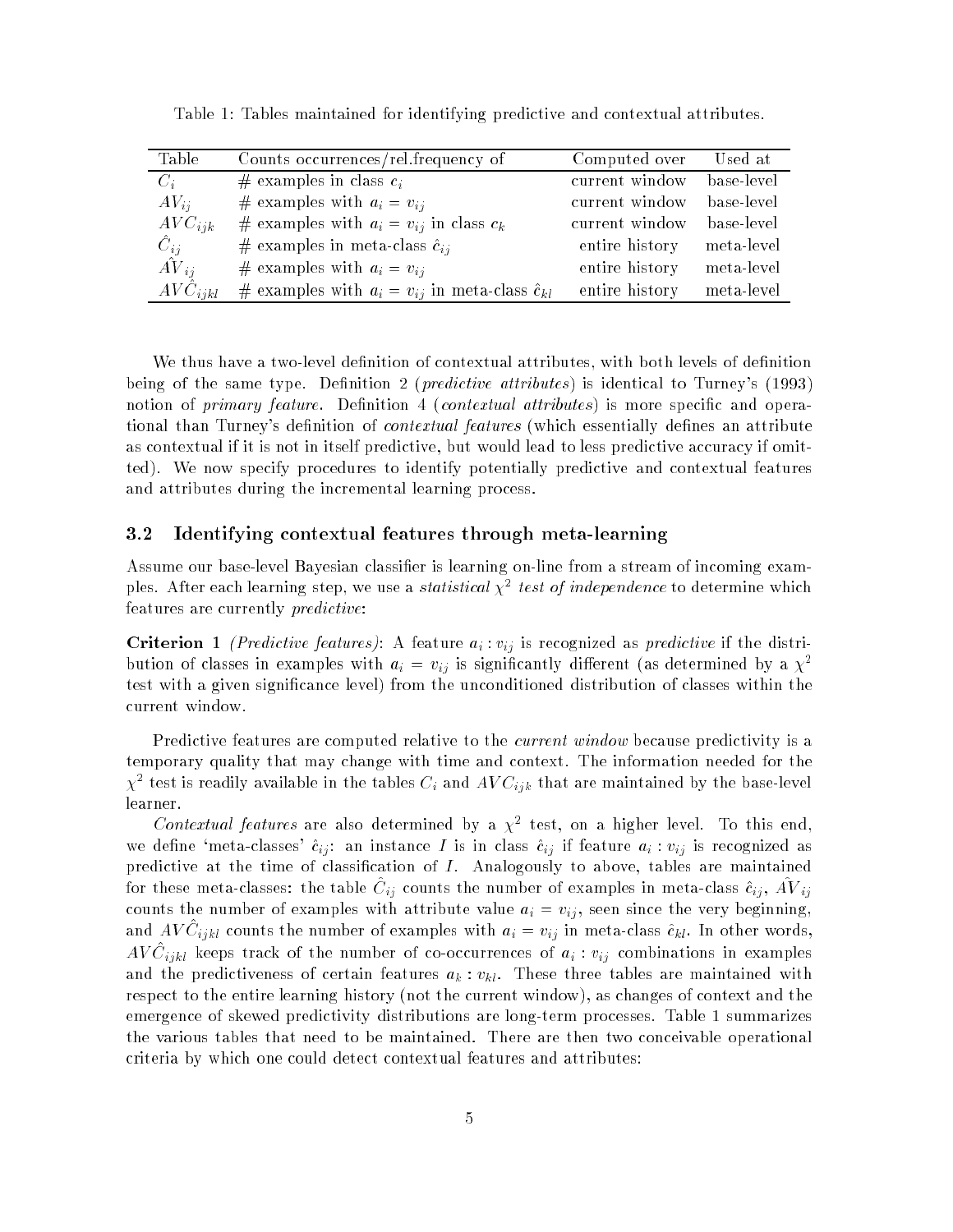**Criterion 2a** *(Contextual features)*: A feature  $a_i : v_{ij}$  is recognized as *contextual* if the distribution of meta-classes  $\hat{c}_{kl}$  in examples with  $a_i = v_{ij}$  is significantly different (as determined by a  $\chi^2$  test with a given significance level) from the unconditioned distribution of the  $c_{kl}$ , observed over the entire learning history.

Criterion 2b (Contextual features): A feature  $a_i : v_{ij}$  is recognized as contextual if, for some feature  $a_k : v_{kl}$ , the distribution of meta-class  $\hat{c}_{kl}$  versus  $\hat{c}_{kl}$  in examples with  $a_i = v_{ij}$  is  $\rm s$ ignincantly different (as determined by a  $\chi^{\pm}$  test with a given significance level) from the unconditioned distribution of  $\hat{c}_{kl}$  versus  $\hat{c}_{kl}$ , observed over the entire learning history.

Criterion 2a pays attention to global distribution changes between the predictivity of different features, while criterion 2b is basically a direct translation of definition 3 above:  $a_i : v_{ij}$  is contextual if its values correlate with the predictivity of some other feature  $a_k : v_{kl}$ . After some experimentation with both approaches, we have settled for criterion 2b (though criterion 2a yields very similar results in most cases).

Recognizing contextual features and attributes via this two-stage process constitutes an act of meta-learning: the base-level learning process is monitored, and the temporal coincidence of predictivity of certain features and the presence of other features in training instances leads to the identification of attributes that could provide contextual clues. The contextual features are taken as a description or *identifier* of the current context. In the following, we present two learning systems with different underlying learning algorithms that take advantage of the information provided by meta-learning.

## 4 – A Bayesian Classifier with Meta-Learning:  $\text{METAL(B)}$

Our first algorithm is called  $METAL(B)$  (METALearning with underlying Bayes classifier) and uses a simple Bayesian classifier as its underlying ('object-level') incremental learning algorithm. It was first presented and is discussed in more detail in (Widmer, 1996).

In  $META(L(B))$ , the contextual attributes identified by meta-learning are used to *focus* the base-level Bayesian classier on relevant examples when making predictions: whenever a new instance comes in, the set of attributes that are currently contextual (if any) is established, and the Bayesian classifier is then made to use for prediction only those examples from the window that have the same values for the contextual attributes as the new instance to be classied. In other words, the base-level classier uses only those instances as a basis for prediction that seem to belong to the same context as the incoming example. If no attributes are currently recognized as contextual, the entire window is used for Bayesian classication. After classication, the true class of the new instance is read, and the learning tables for both base and meta-level are updated. Table 2 summarizes the complete two-level algorithm of  $METAL(B)$ .

A consequence of this selective strategy is that base-level prediction becomes more expensive: the Bayesian classifier can no longer use the available tables  $C_i$ ,  $AV_{ij}$ , and  $AVC_{ijk}$ , as these summarize all examples from the window. The relative frequencies required for the application of Bayes' rule must now be computed dynamically from the set of currently relevant instances (which are a subset of the window). On the other hand, this is no more expensive than the lookup in an instance-based learning algorithm (Aha et al., 1991) would be, and the fixed window size at least puts an upper bound on the number of examples that must be examined at each point in the learning process.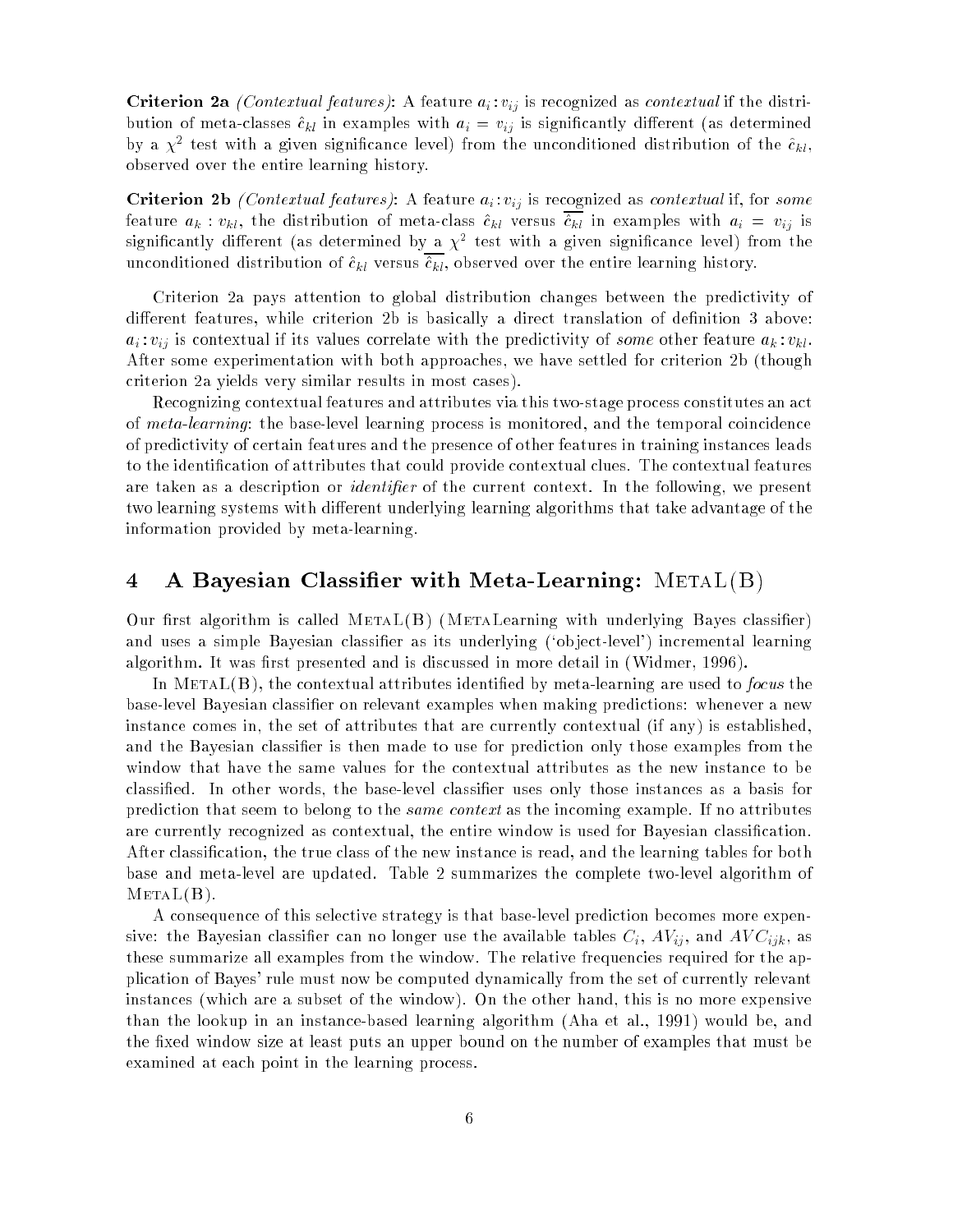*Parameters: W* (fixed window size),  $\alpha$  (significance level for  $\chi$  test). for each new incoming instance I do begin CAS := current\_context\_attributes( $C_{ij}$ , AV $ij$ , AV $C_{ijkl}$ ,  $\alpha$ );  $Vs :=$  values of attributes CAs in current instance I;  $RIs :=$  examples in current window with values Vs for attributes CAs; Class := class predicted for I by naive Bayesian classifier from selected examples RIs; add I to current window and drop oldest instance from window; update tables  $C_i$ ,  $AV_{ij}$ ,  $AVC_{ijk}$  for base-level Bayesian learning;  $PFs := \text{currently-predictive_features}(C_i, AV_{ij}, AVC_{ijk}, \alpha);$ update tables  $C_{ij}$ , AV  $_{ij}$ , AV  $C_{ijkl}$  for meta-level learning, given PFs end;

Note that  $METAL(B)$  depends on two *parameters*. Unless otherwise noted, all experiments reported below were performed with  $\alpha = 0.01$  (99% confidence that the observed difference between conditioned and unconditioned distributions is not due to chance) and window size  $W = 100.$ 

## 5 Preliminary Experiments with  $METAL(B)$

Before moving on to an alternative realization of our general meta-learning model, let us first have a look at a set of experiments with a synthetic domain that were designed to establish the basic feasibility of context detection and to test various aspects of  $META(L(B))$ 's behavior. They provide a number of insights into the dynamics of meta-learning, most of which also carry over to our second learner,  $METAL(IB)$ , to be described in the next section. Experiments with real data as well as a comparison with  $METAL(IB)$  will be presented in section 7.

#### 5.1 Basic context identification

The first experiment demonstrates the basic effects of the context detection mechanism.  $METAL(B)$  was applied to a sequence of simple concepts that were first introduced by Schlimmer and Granger (1986) to test their concept drift tracking algorithm STAGGER. The concepts were later on also studied extensively in experiments with the FLORA algorithms (Widmer & Kubat, 1996). In a simple blocks world defined by three nominal attributes  $size \in \{small, medium, large\}, color \in \{red, green, blue\}, and shape \in \{square, circular,$ triangular, we define a sequence of three target concepts (1) size = small  $\wedge$  color = red, (2) color = green  $\vee$  shape = circular and (3) size = (medium  $\vee$  large). The (hidden) target concept will switch from one of these definitions to the next at certain points, creating situ-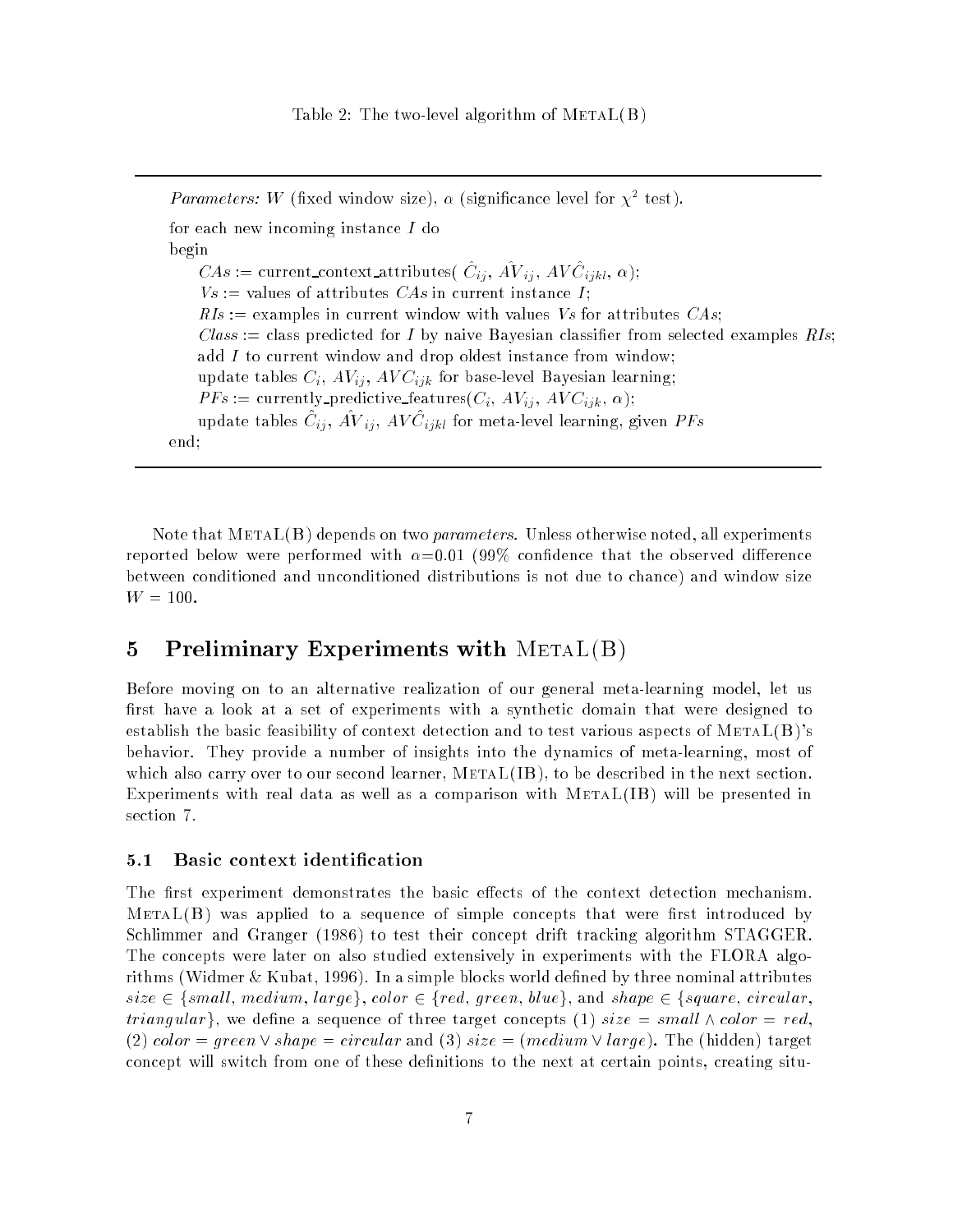

Figure 1: Effect of context identification in STAGGER concepts.

ations of extreme concept drift. In addition, we introduce a fourth attribute  $\text{ct} x t \in \{c_1, c_2, c_3, c_4, c_5, c_6, c_7, c_8, c_9, c_9, c_9, c_9, c_1, c_2, c_3, c_4, c_7, c_8, c_9, c_9, c_9, c_9, c_1, c_2, c_3, c_4, c_7, c_8, c_9, c_9, c_1, c_2, c_3$ c3}, which is used to create perfect contextual information: whenever concept (1) is in effect, all examples (positive and negative) are made to have value  $ctxt = c1$ , etc.

Figure 1 plots the on-line prediction accuracy of  $METAL(B)$  vs. the simple Bayesian classier on the concept sequence 1-2-3-1-2-3. Sequences of 600 examples each were generated randomly and labeled according to the currently ruling concept; after every 100 instances the context plus underlying concept was made to change. On-line accuracy was computed as a running average over the last 20 predictions. The figure plots the averages over 10 (paired) runs. Parameter settings were  $\alpha = 0.01$  and window size = 100.

The curves show convincingly that  $METAL(B)$  does make effective use of the contextual information contained in the data. We witness both a less dramatic drop in accuracy at points of context change, and signicantly faster re-convergence to high accuracy levels. Obviously, METAL(B) quickly identifies the contextual attribute  $ctxt$  (soon after the context has first switched from 1 to 2) and from then on concentrates only on examples pertaining to the new context, whereas the naive Bayes algorithm gives equal consideration to all examples in the current window, including those the still pertain to the old context. The fact that both algorithms fail to reach an accuracy of 100% in context (1) is due to the sparsity of the concept (only 11% of the examples are positive). The improvement produced by metalearning, however, is evident.

To understand more precisely what is going on, it is instructive to look at the details of which features are identied as predictive and contextual, and when. Figure 2 shows, for each feature, at what times it was considered predictive by  $METAL(B)$  in a single run. The topmost bar indicates when the attribute  $\text{ctxt}$  was recognized as contextual. No other attribute was ever considered contextual in the entire run.

The identication of predictive attributes works basically as expected: of the `base-level' attributes (the ones used in our hidden concept definitions), the two most relevant *color* and size features are recognized as predictive about midway during context (1), the color and shape features during context (2), and size during context (3).<sup>2</sup> One can observe a certain

 $2$ Of course, all values of the respective attributes (in principle), not just those appearing in the positive concept definition; the other values are predictive of negative instances.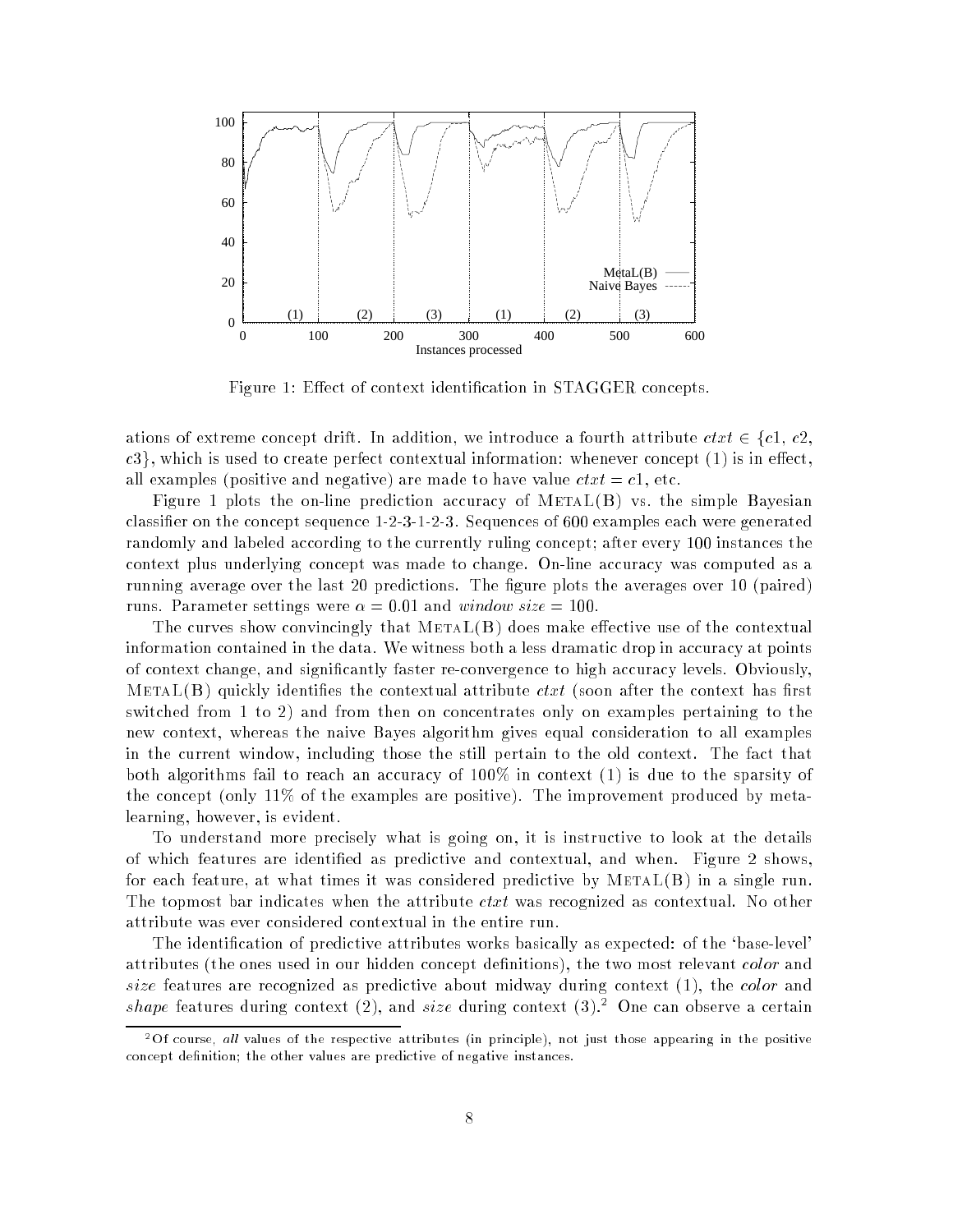

Figure 2: Predictive features and contextual attribute in STAGGER experiment.

inertia in this recognition process. It takes a while for predictive features to establish themselves, and they are considered predictive way into the following context. This is simply an effect of the fixed window (of 100 instances, in this case) from which predictivity is computed. However, that has little effect on the efficiency of the usage of context information: it may take a while for contextual attributes to be first recognized, but once the context attributes are established, they immediately lead to selective behavior when the context changes.

Interestingly, the attribute  $\text{ctxt}$  is also recognized as predictive, and that creates a surprising effect:  $ctxt$  is recognized as contextual because of itself becoming suddenly predictive! That  $ctxt$  is identified as predictive in context (2) is easily explained by the observation that the class distribution is very different in the first two contexts: positive examples in context  $(1)$  are much rarer than positive examples in context  $(2)$ , because concept  $(1)$ (size = small  $\wedge$  color = red) is very specific — only 11% of the possible size-color-shape combinations are instances of concept (1). So the feature  $ctxt = c2$  in the examples during context (2) is accompanied by a class distribution that is very different from when  $\text{ct}xt = c1$ , which makes  $\text{crit } t$  a predictive attribute (see definition 2 in section 3.1). At the same time, the predictiveness of *ctxt* is accompanied by constant values of *ctxt* =  $c2$ , whereas *ctxt* was not predictive while *ctxt* was c1 in context (1), which makes *ctxt* also a contextual attribute (definitions 3 and 4). The status of  $ctxt$  as a contextual attribute is later corroborated by the changing temporal distribution of the other predictive features.

This extreme change in class distribution made it very easy to establish *ctxt* as contextual. In order to remove this effect in the other experiments, in all the subsequently reported tests with synthetic domains we made sure that the absolute distribution of classes would be the same in each context (50% positive, 50% negative).

#### 5.2 The effect of the system parameters

METAL(B) depends on two parameters: the significance level  $\alpha$  used in the  $\chi^-$  tests at two levels, and the fixed window size. A level of  $\alpha = 0.01$  has produced good results in all our experiments. Less strict signicance levels make the meta-learner less discriminating: it becomes more easily possible for features to be accidentally `recognized' as predictive for short periods, which causes frequent changes in the distribution of predictive features. The effect is instability. On the other hand, tighter significance levels (e.g.,  $\alpha = 0.001$ ) have left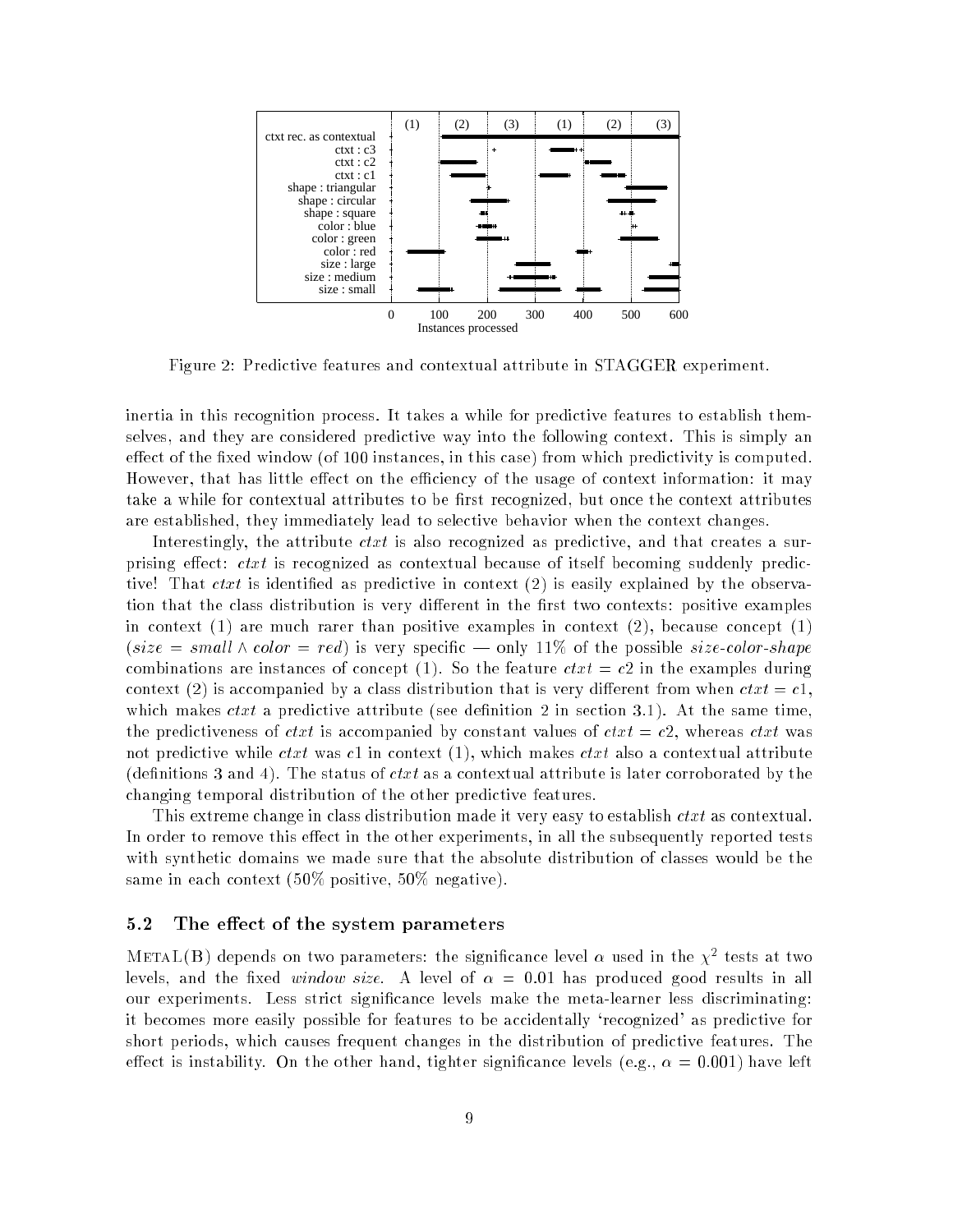

Figure 3:  $METAL(B)$  on STAGGER concepts — window size 300.

our results virtually unchanged.

As for the *window size*, the smaller the window, the faster the base-level learner will adapt to changes, and thus the smaller the advantage afforded by meta-learning. Too narrow a window is detrimental, as the Bayesian classier bases its predictions on too few data points. Too large a window, on the other hand, reduces the base-level learner's ability to adjust to changes and, if it permanently contains conflicting instances from different contexts, may prevent the learner from ever reaching high predictive accuracy. Figure 3 plots the results on the STAGGER task when the window size is set to 300. META $L(B)$  detects the contextual attribute somewhere during context (2) and uses its values to always select the correct examples for prediction. After the first 300 examples, the window always contains instances from all three contexts, and  $METAL(B)$  can perfectly predict from then on. For the same reason, the simple Bayesian classier fails completely.

However, too large a window may also cause problems for  $METAL(B)$ : in a large set of partially conflicting instances, it may become impossible to find predictive features according to our definition, and then meta-learning will never find contextual attributes, even if they are very clear. Generally, then, the window should be large enough for stable concept identication, but no larger than necessary.

#### 5.3 Irrelevant attributes and noise

Bayesian learners are known to be quite robust in the face of irrelevant attributes and noise. Experiments with  $METAL(B)$  have confirmed this, both for object-level and meta-level learning. As a rather extreme example, Figure 4 plots the performance on the STAGGER task when the examples were subjected to 20% attribute noise, with an additional 5 irrelevant attributes with random values. Here, a noise level of  $\eta\%$  means that for each attribute in a training example, its true value is replaced by a random value from its domain with probability  $\eta/100$ . Both the 'base-level' attributes *color, size*, and shape and the context attribute  $ctxt$  were equally subjected to noise. It is evident that meta-learning still leads to improved adjustment to changes, though such high noise levels may eventually produce effects of instability, as we can see in context (3). Table 4 in section 7 below summarizes the results for various noise levels and compares them to our second learner, MetaL(IB).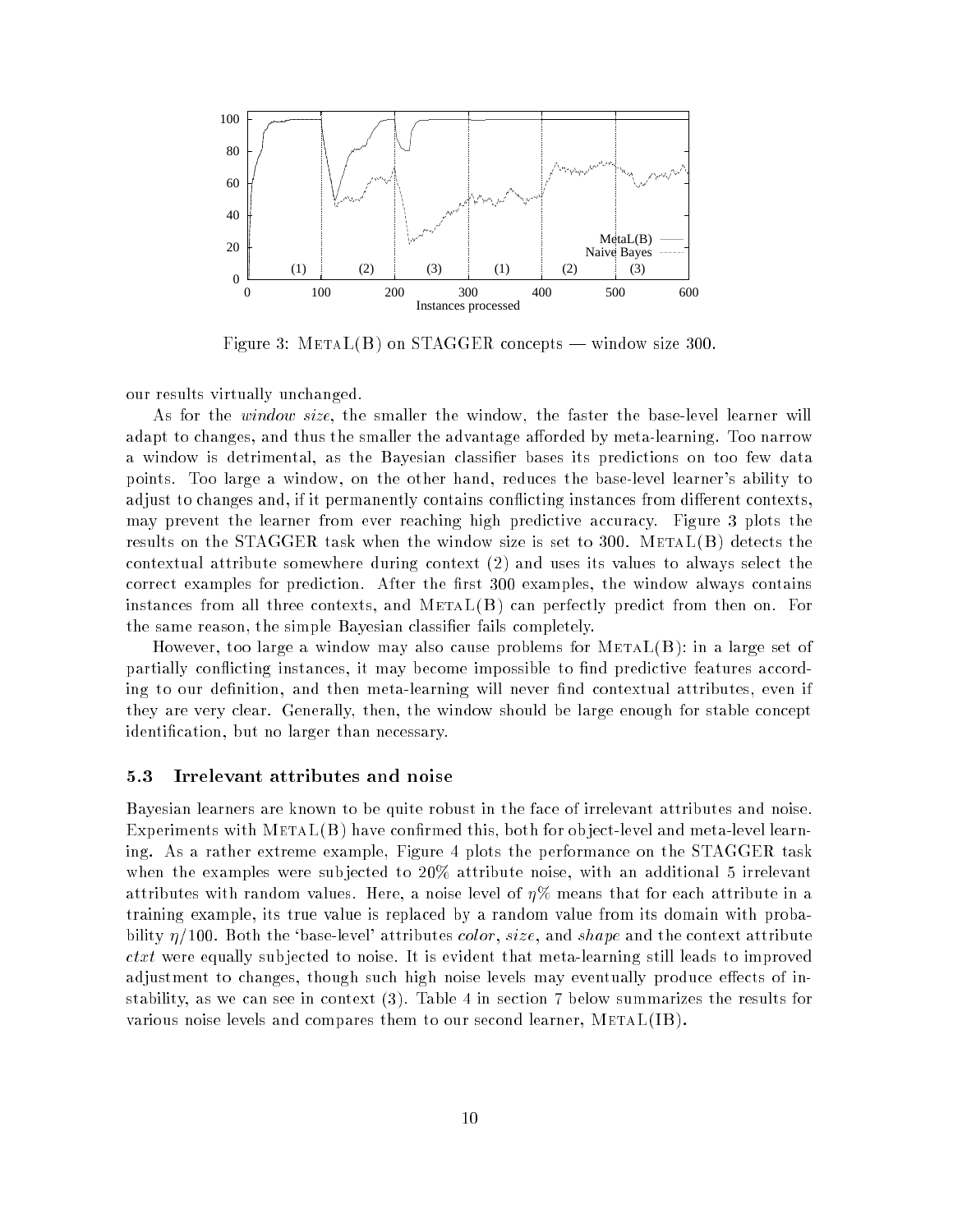

Figure 4: STAGGER concepts  $-5$  irrelevant attributes and  $20\%$  attribute noise.

#### "Quasi-contextual learning"  $5.4$

An interesting side-effect of meta-learning is that it may in certain cases help the Bayesian learner to overcome its inherent representational limitations, incurred by the attribute independence assumption. As an example, consider the XOR function: in the concept  $x = 1 \oplus y = 1$ 1, neither of the two attributes  $x$  and  $y$  in isolation contributes directly to the classification. A Bayesian classier will always linger around the base-level accuracy of 50%, given a set of uniformly distributed examples. The same holds for  $METAL(B)$ , as long as the examples are presented in random order. However, if for some time examples appear in a skewed distribution, meta-learning may exploit this by learning to regard one of the attributes as contextual and the other as predictive. This two-level view of the XOR function would then allow the system to perfectly classify from that point on: if context is  $x = 1$ , then  $y = 0$  implies XOR, and vice versa.

Figure 5 shows the learners on sequences of XOR examples with five additional irrelevant attributes, where during a certain period  $P$  (between the 100th and the 300th instance), examples — both positive and negative — with  $x = 1$  were more frequent than those with  $x = 0$  (90% vs. 10%). Before example 100 and after example 300, instances were presented in a uniform distribution. The results are again averages over 10 runs.

The effect is very clear:  $METAL(B)$  does indeed single out x as the contextual attribute at some point during period P, which allows it to reach an accuracy level of (almost)  $100\%$ quickly, and also to hold on to this level during the following random period. The simple Bayesian classier improves its performance between examples 100 and 300 (it can never reach 100%), but quickly drops to 50% as the instances are again uniformly distributed.<sup>3</sup>

This result highlights the close relation between context-sensitive learning and learning of disjunctive concepts. Context-specic versions of a concept can be viewed as disjuncts

It may seem surprising that METAL(D) fails to achieve a perfect 100% during period  $F$ , but then performs perfectly afterwards. Close examination reveals that this is due to the limited window size of 100 and the highly unbalanced instance distribution during P. Instances with  $x = 0$  are so rare that the prediction of the focused base-level learner is based on very few cases whenever  $x = 0$  in an incoming example, which allows coincidental features to mislead the Bayesian classier. It is only later, when the examples are again uniformly distributed, that predictive performance becomes perfect.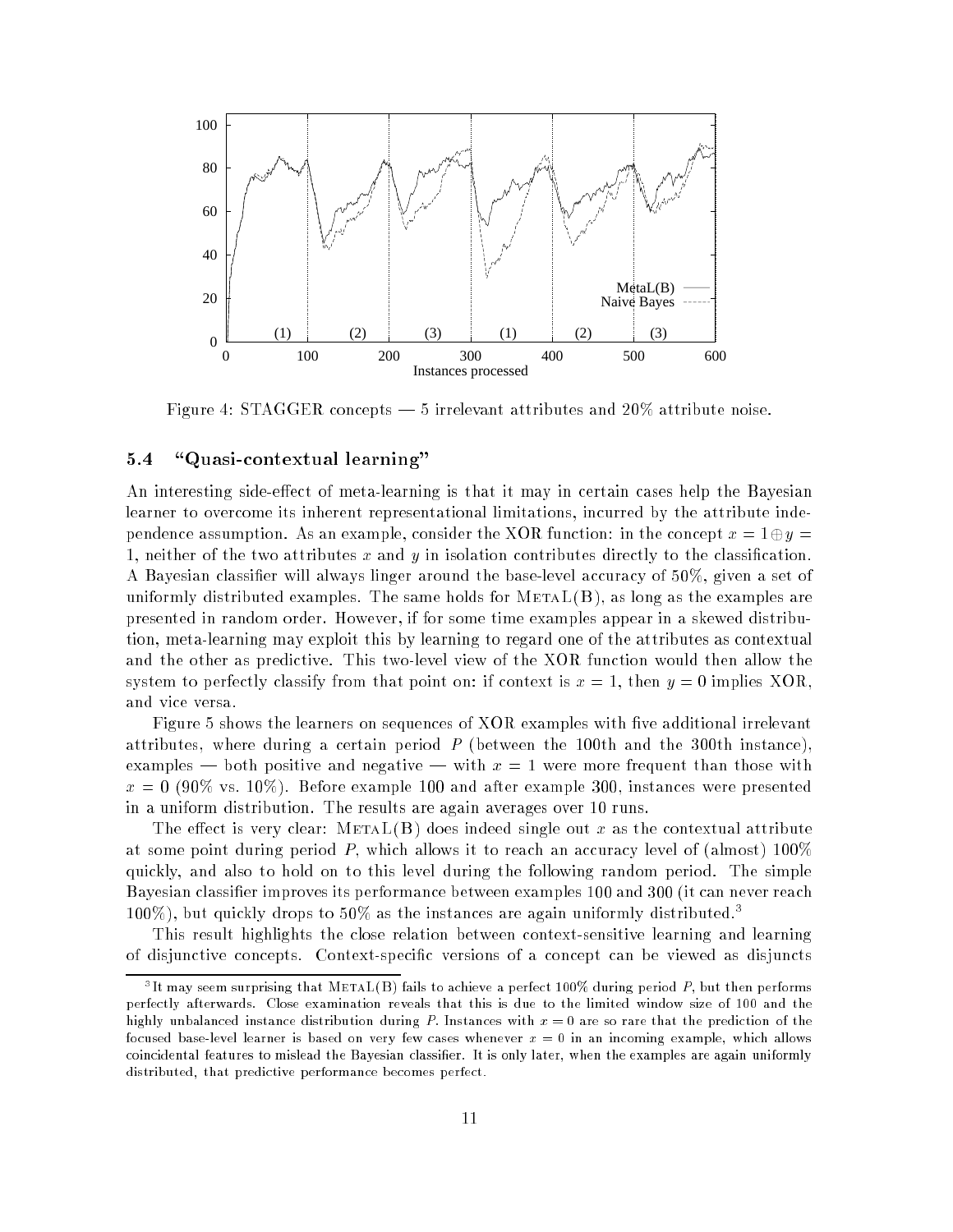

Figure 5: "Quasi-contextual" learning: XOR with 5 irrelevant attributes.

in a large 'universal' concept definition. Conversely, if during the presentation of a disjunctive concept there are periods of skewed example distributions, meta-learning can learn to regard different disjuncts as representatives of different contexts and can thus improve the discriminating power of an underlying (e.g., Bayesian) learning algorithm that has fundamental problems with disjunctive concepts.

#### 5.5 Gradual vs. abrupt context changes

Other experiments that we have performed confirm that  $METAL(B)$  is rather insensitive to the speed of a context change, i.e., whether a new context takes over abruptly or only gradually. Unlike systems like FLORA4 (Widmer, 1994), MetaL(B) has no problems with slow drift  $-$  it is the overall distributions of the predictivity of features that determine METAL(B)'s behavior, not necessarily dramatic short-term changes. This is important, because many realistic applications are presumably characterized by more or less gradual (and noisy) context changes. More details can be found in (Widmer, 1996).

### 5.6 Complex and imperfect contextual clues

In real life, contexts may be defined by more complex combinations of features, and contextual attributes may be changing. Preliminary experiments suggest that  $METAL(B)$  has no problems with *conjunctively* defined contexts. Contexts defined by *disjunctions* of features create problems, especially when the contextual attributes are not the same in different contexts. The main problem is that contextual information is used conjunctively in  $METAL(B)$ 's focusing strategy, which makes the base-level learner rely on very few examples in some cases. Generally, of course, the meta-learner suffers from the same limitation as the base-level Bayesian classier: it must assume independence between contextual attributes.

Another potential complication is that contexts may not always be characterized by perfectly constant values. Experiments with noise in the context attributes suggest that  $METAL(B)$  is robust to that kind of imperfection, but more refined experiments may be needed to study other types of imperfect clues (e.g., changing value distributions).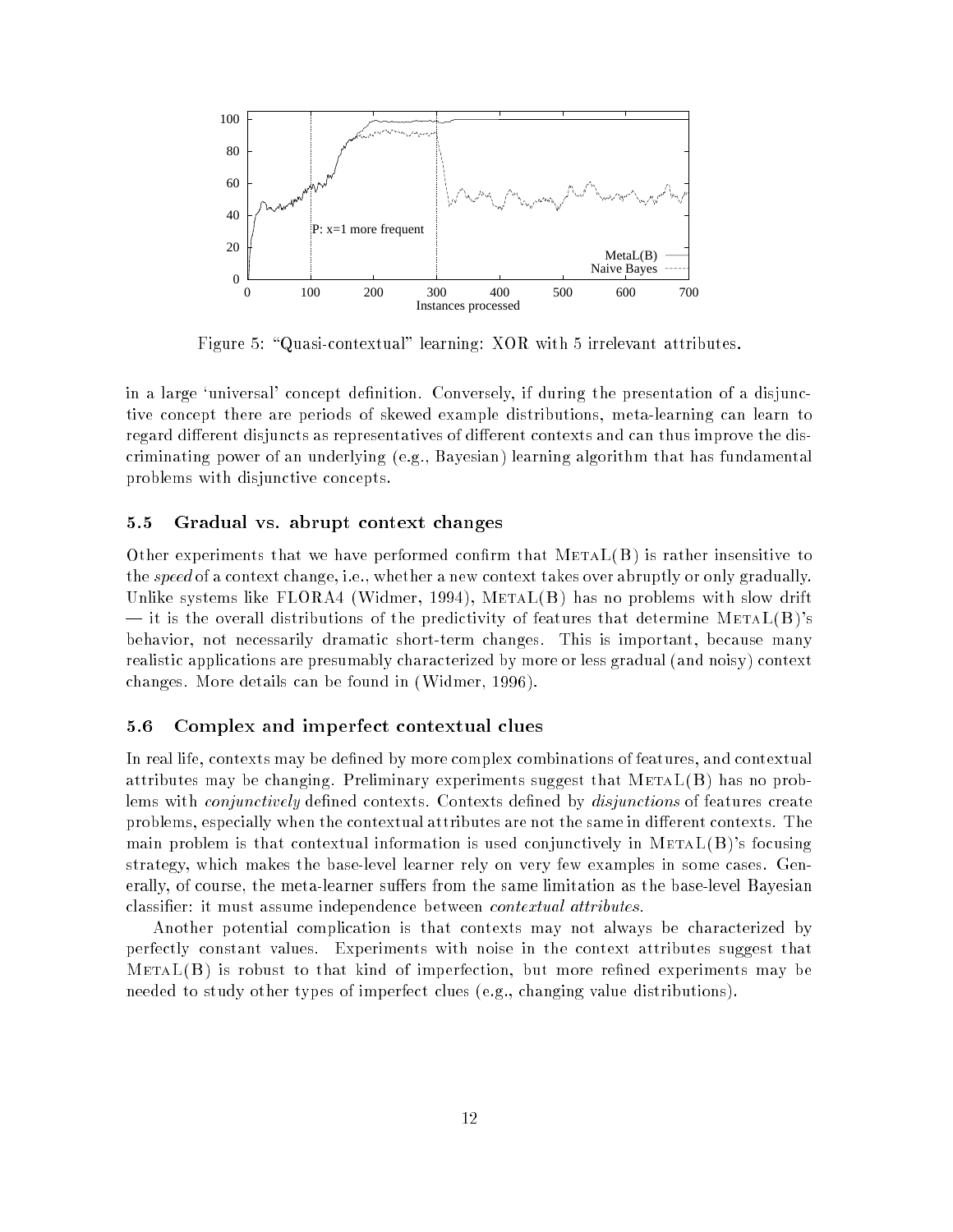## 6 An Alternative Realization of the Model: METAL(IB)

 $METAL(B)$  is but one possible incarnation of a very general learning framework. It seemed natural and elegant to use a Bayesian classifier for object-level learning, because metalearning as defined here also has a distinct Bayesian flavor. However, it should be possible in principle to use any other incremental induction algorithm for base-level learning. Given the serious inherent limitations of a naive Bayesian classier, we have recently developed an alternative realization of the general model: METAL(IB) (METALearning with underlying Instance-Based classifier) realizes the same meta-learning strategy as  $METAL(B)$ , but uses a simple instance-based learning algorithm (Aha et al., 1991) as base-level learner. New incoming examples are classied by a straightforward 1-NN (nearest-neighbor) method, using Euclidean distance as the (dis)similarity measure. Basis for prediction are the examples in the current window.

An instance-based learner allows us to use context information in a more flexible way, e.g., for feature weighting, which is not directly possible in  $METAL(B)$ 's Bayesian classifier. Also, instance-based learners can in principle approximate any target function, while Bayesian classifiers are severely limited. In the following, we present four variants of  $\text{METAL}(\text{IB})$  that differ in the way they use the information about suspected contextual clues:

1. Exemplar Selection  $-$  METAL(IB)-ES:

Here, contextual information is used in the same way as in  $METAL(B)$ , namely, to select relevant exemplars during classification: only those instances from the window are used for prediction that have the same values for the current context attributes (i.e., presumably belong to the same context) as the current instance (the one to be classied).

#### 2. Exemplar Weighting  $-$  METAL(IB)-EW:

In this variant, contextual clues are used for exemplar *weighting* rather than strict selection. When classifying by nearest neighbor, each instance (*exemplar*) in the current window is assigned a weight  $W$ , and the measured similarity between new instance and exemplar is multiplied by  $W$ . The idea is that exemplars that are more likely to belong to the same context as the new instance should have more influence in classification. The weight is computed as

$$
W(E) = 1/(1 + D_{|CAs|}(E, CI))
$$

where  $D_{|CAs|}$  is the distance between the exemplar E and the current instance CI, measured only with respect to the context attributes CAs.

#### 3. Feature Weighting  $-$  METAL(IB)-FW:

Here, instead of weighting the examples in the window,  $METAL(IB)$  uses a weighted similarity measure that assigns different importance to individual attributes during nearest neighbor classication. Features or attributes believed to be predictive relative to the current context should receive correspondingly higher weights. To this end, we augment the meta-level algorithm with a component that *predicts* which attributes are or should be predictive for each incoming example, given the instance's values for the currently recognized context attributes. This can be easily done by using Bayes' rule on the tables updated in the meta-learning process  $(\cup_{ij}^*, A\vee_{ij}^*,$  and AV  $\cup_{ijkl}^*,$  , with AL(IB)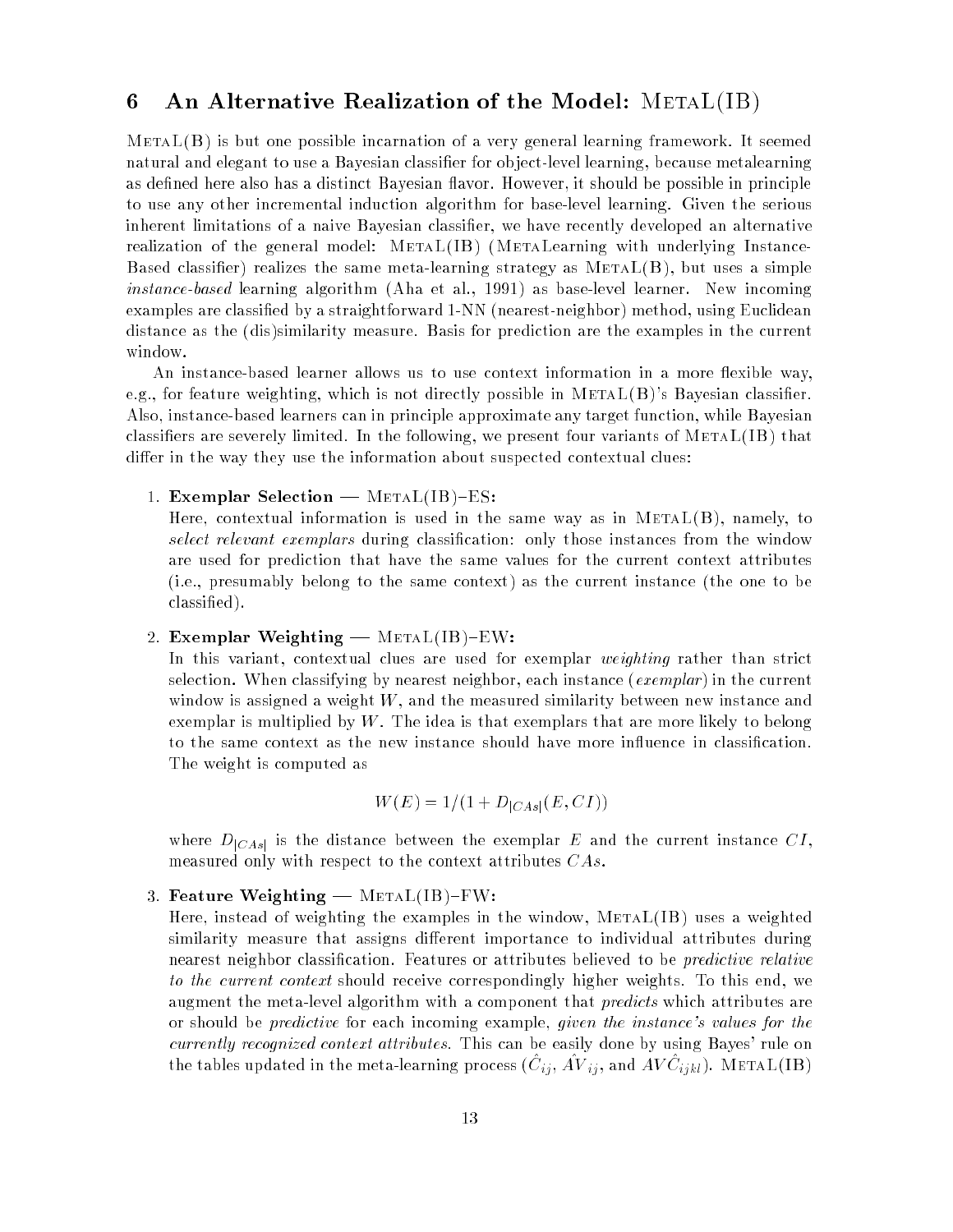

Figure 6: Context identification in METAL(IB).

computes a weight for each attribute as follows:

$$
W(A) = 1 + P_{pred}(A)
$$

where  $P_{pred}(A)$  is the probability which the system assigns to the belief that A is a predictive attribute relative to the current instance (computed via Bayes' rule at the meta-level).

4. Combined Exemplar/Feature Weighting  $-$  METAL(IB)-COM:

This variant performs both exemplar and feature weighting.

Our expectation was that weighting approaches would generally be less brittle than strict exemplar selection, and that *feature weighting* in particular would produce a new, interesting effect: as the feature weights are derived, via Bayes' rule, from  $METAL(IB)$ 's meta-level tables (C<sub>ij</sub>, AV i<sub>j</sub>, AV C<sub>ijkl</sub>), which in turn are a kind of *memory of past contexts*, this feature weighting strategy should enable the system to readjust more quickly to contexts that have already occurred before.

 $METAL(IB)-COM$ , finally, should combine the advantages of exemplar weighting (fast reaction to perceived context change by disregarding exemplars in the window that pertain to an outdated context) and feature weighting (fast adjustment to contexts that have been encountered before).

Figure 6 gives a first impression of the effects. It compares the simple instance-based learner (with fixed window of size 100) with its various meta-learning variants on the basic STAGGER task (compare this to figure 1 in section 5.1). The curve of  $METAL(IB)-ES$ is not included in this plot; exemplar selection and exemplar weighting performed nearly identically in all our experiments. As before, the improvement brought about by meta-learning is evident. Among the meta-learning approaches, feature weighting performs markedly better than exemplar weighting (and equally exemplar selection), and the two feature weighting variants (METAL(IB)-FW and METAL(IB)-COM) do indeed seem to adjust to contexts faster when they reappear (see the second appearance of contexts  $(1), (2),$  and  $(3)$ ). However, more focused experiments will be needed to establish this latter effect beyond doubt.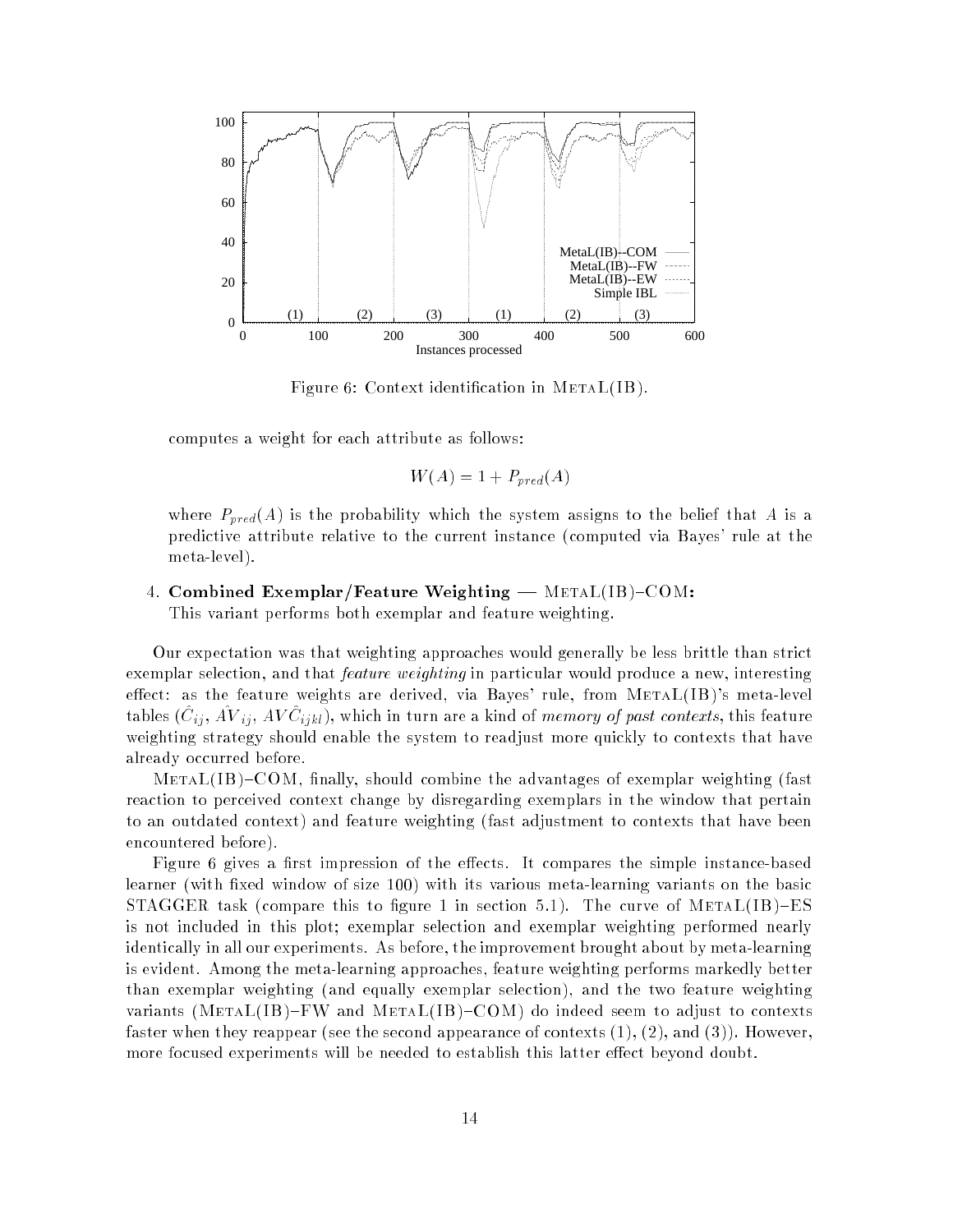## 7 Summary of Experimental Results

In the following, we present some experimental results obtained with  $METAL(B)$  and  $METAL(IB)$ . The following section summarizes comparative results on our articial STAGGER domain. Subsequent sections report on a number of applications of the learners to more or less 'realworld' data where contextual effects may play a role, but where the exact characteristics of the problem are not always known.

### 7.1  $\mathop{\rm METAL}\nolimits(B)$  vs.  $\mathop{\rm METAL}\nolimits(B)$  on synthetic data

Tables 3 and 4 offer a systematic comparison of  $METAL(B)$  and  $METAL(IB)$  under various conditions in the STAGGER domain (please see section 5 above for a description of the experimental setup). Each table entry represents the *total on-line predictive accuracy* achieved by a learner over 6000 training instances (i.e., the average plus standard deviation over 10 runs on sequences of 600 training instances each).

Table 3 gives the results for the noise-free situation, both for the basic task and with 10 additional irrelevant (random) attributes added to the data. Generally, the figures clearly show the benefits produced by meta-learning, and among the various  $METAL(IB)$  strategies, they clearly establish the combined exemplar weighting/feature weighting strategy  $METAL(IB)$ COM as the most effective.

We note that simple instance-based learning is markedly better than simple Bayesian classication in the task with no irrelevant attributes. We may attribute this to the inherent representational limitations of Bayesian classifiers;  $METAL(B)$ 's result shows that this handicap is compensated by meta-learning. In contrast, the instance-based algorithms are significantly inferior in the situation with 10 irrelevant attributes, which confirms one of the fundamental (and well-known) shortcomings of instance-based approaches.

A similar picture emerges when the data are sub jected to attribute noise. Table 4 lists overall accuracies in the STAGGER domain (with 5 additional irrelevant attributes) for different noise levels. Again, meta-learning brings considerable improvement, but the amount of improvement decreases with higher noise levels. The combined strategy  $METAL(IB)-COM$ again turns out to be the best  $METAL(IB)$  variant, but the Bayesian system  $METAL(B)$ clearly outperforms the instance-based learners, indicating that both noise and irrelevant attributes are detrimental to instance-based approaches.

|                    | No irrelevant attrs    | 10 irrelevant attrs |  |
|--------------------|------------------------|---------------------|--|
|                    | Acc. $\%$ ( $\sigma$ ) | Acc.% $(\sigma)$    |  |
| Naive Bayes:       | 82.75 (2.02)           | 77.51(2.12)         |  |
| $METAL(B)$ :       | 95.75(0.49)            | 85.90 (3.07)        |  |
| Simple IBL:        | 88.10 (0.69)           | 68.68 (2.34)        |  |
| $METAL(IB)$ -ES:   | 90.05(0.91)            | 74.35 (3.48)        |  |
| $METAL(IB) = EW:$  | 90.05(0.91)            | 74.38 (3.42)        |  |
| $METAL(IB) = FW$ : | 93.75(0.73)            | 73.70 (2.57)        |  |
| $METAL(IB)-COM:$   | 94.23(0.69)            | 78.03 (4.09)        |  |

Table 3: Results on simple STAGGER problem.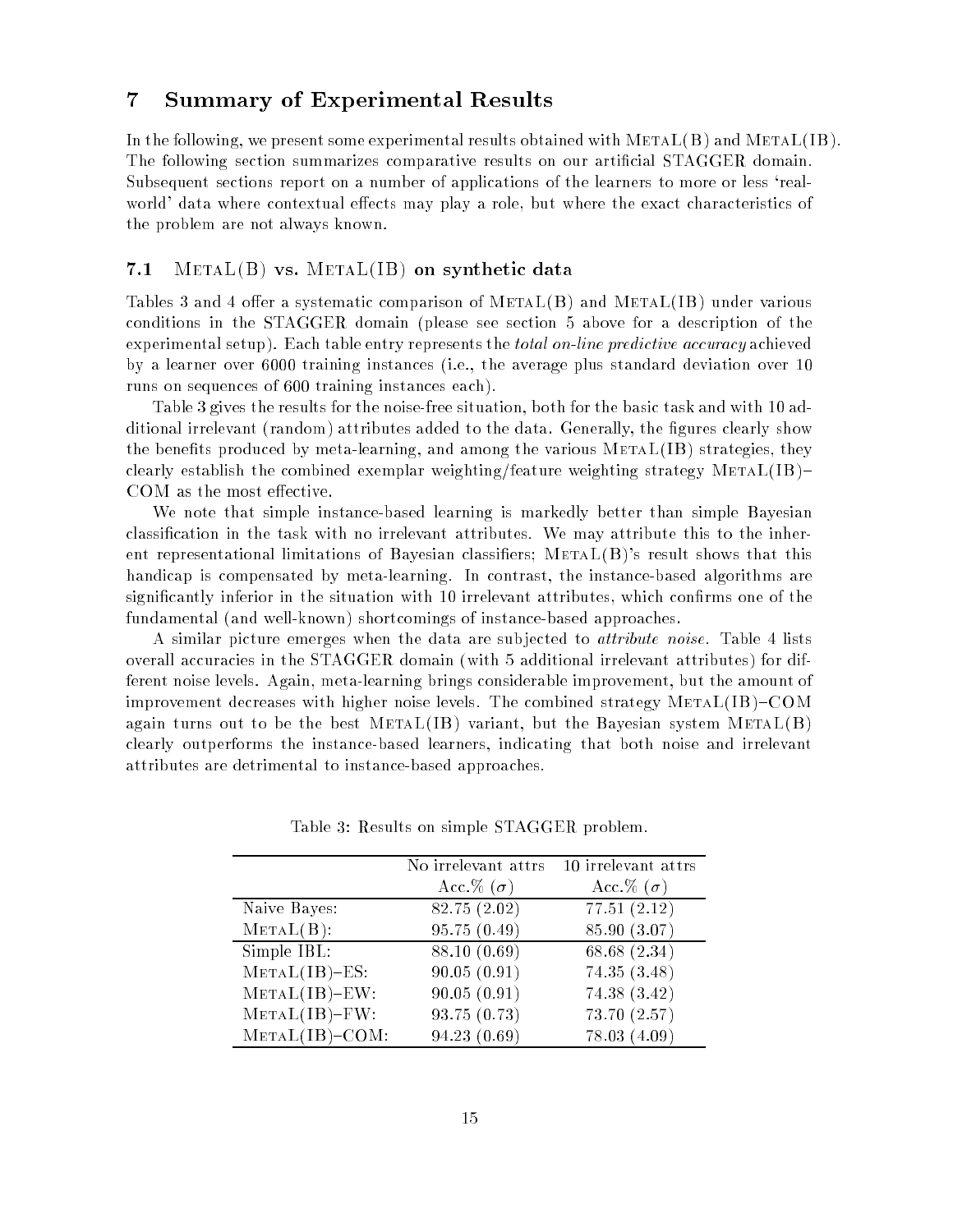|                   | $0\%$ noise            | $10\%$ noise           | $20\%$ noise     | $40\%$ noise     |
|-------------------|------------------------|------------------------|------------------|------------------|
|                   | Acc. $\%$ ( $\sigma$ ) | Acc. $\%$ ( $\sigma$ ) | Acc.% $(\sigma)$ | Acc.% $(\sigma)$ |
| Naive Bayes:      | 79.70 (1.20)           | 75.73 (1.96)           | 73.78 (1.41)     | 66.80 $(1.93)$   |
| $METAL(B)$ :      | 88.40 (2.41)           | 80.95(1.79)            | 75.60(2.48)      | 66.00 $(2.22)$   |
| Simple IBL:       | 72.40(1.81)            | 68.03 $(2.17)$         | 63.78(2.02)      | 60.05(1.30)      |
| $METAL(IB)$ -ES:  | 78.03(2.53)            | 72.10(2.96)            | 66.00 $(2.45)$   | 61.11(1.46)      |
| $METAL(IB)$ -EW:  | 77.95 (2.45)           | 72.12(2.88)            | 65.90(2.41)      | 61.11(1.50)      |
| $METAL(IB) - FW:$ | 80.47 (1.76)           | 73.23(2.57)            | 67.80(2.00)      | 61.37(2.34)      |
| $METAL(IB)$ -COM: | 83.22 (2.12)           | 75.57 (2.87)           | 68.58(2.41)      | 62.62(2.22)      |

Table 4: Results on noisy STAGGER problem (with 5 irrelevant attributes).

#### $7.2$ Real data: Chord prediction

The systems were also tested on a number of more complex 'real-world' problems. The first problem comes from the domain of tonal music and consists in learning to predict (on-line) what chord should accompany the next note in a given melody. Specically, the task is to correctly predict one of three classes: *tonic harmony* (e.g., the note is to be played with a C major chord, if the piece is in the key of C major), *dominant* (i.e., a G major chord in the key of  $C$ ), or *other*. In terms of a real scenario, imagine a guitar player who is trying to accompany a singer in real time on pieces she does not know and tries to get at least the two most important chord types (tonic and dominant) right.

The data used for the experiment were the melodies of Franz Schubert's German Mass, a collection of 8 songs of varying length (between 42 and 113 notes). There are 553 melody notes in total. The distribution of classes is 290 (52%) tonic, 179 (32%) dominant, and 84  $(15\%)$  other.

The individual notes were described by 11 discrete attributes: the mode of the current piece (ma jor or minor), the meter (e.g.,  $4/4$ ,  $3/4$ , or  $6/8$ ), the current tactus (i.e., whether the ma jor metrical level  $-$  the level at which one would tap one's foot in rhythm  $-$  is the level of quarter of eighth notes), the current *local key* (to describe modulations within a piece), and various attributes that describe the current note itself and its predecessor: *scale degree* (a tonality-independent abstraction of the note name), *duration*, and *metrical strength* of the current note, duration of the note's predecessor, the interval and its direction between the previous and the current note, and the harmony that accompanied the previous note.

We conjectured that more global properties like mode, meter, tactus, and local key might have a context-defining effect in certain cases, i.e., that the rules determining the harmonic role of a note might be slightly different in some of these contexts. However, we don't know this in detail, and the contextual effects, if any, might be weak and difficult to discover.

What makes the problem even harder is that the given attributes are highly *inadequate*: there are numerous cases of notes with the same description but different classification. Harmonic choices are by no means unique, and the specic decision also depends on aspects of larger context (musical form, harmonic rhythm, etc.) that are not captured by our local representation. It is thus clearly impossible to achieve a predictive accuracy of anything close to 100%.

To reduce the effect of the specific ordering of the songs, the algorithms were run on 50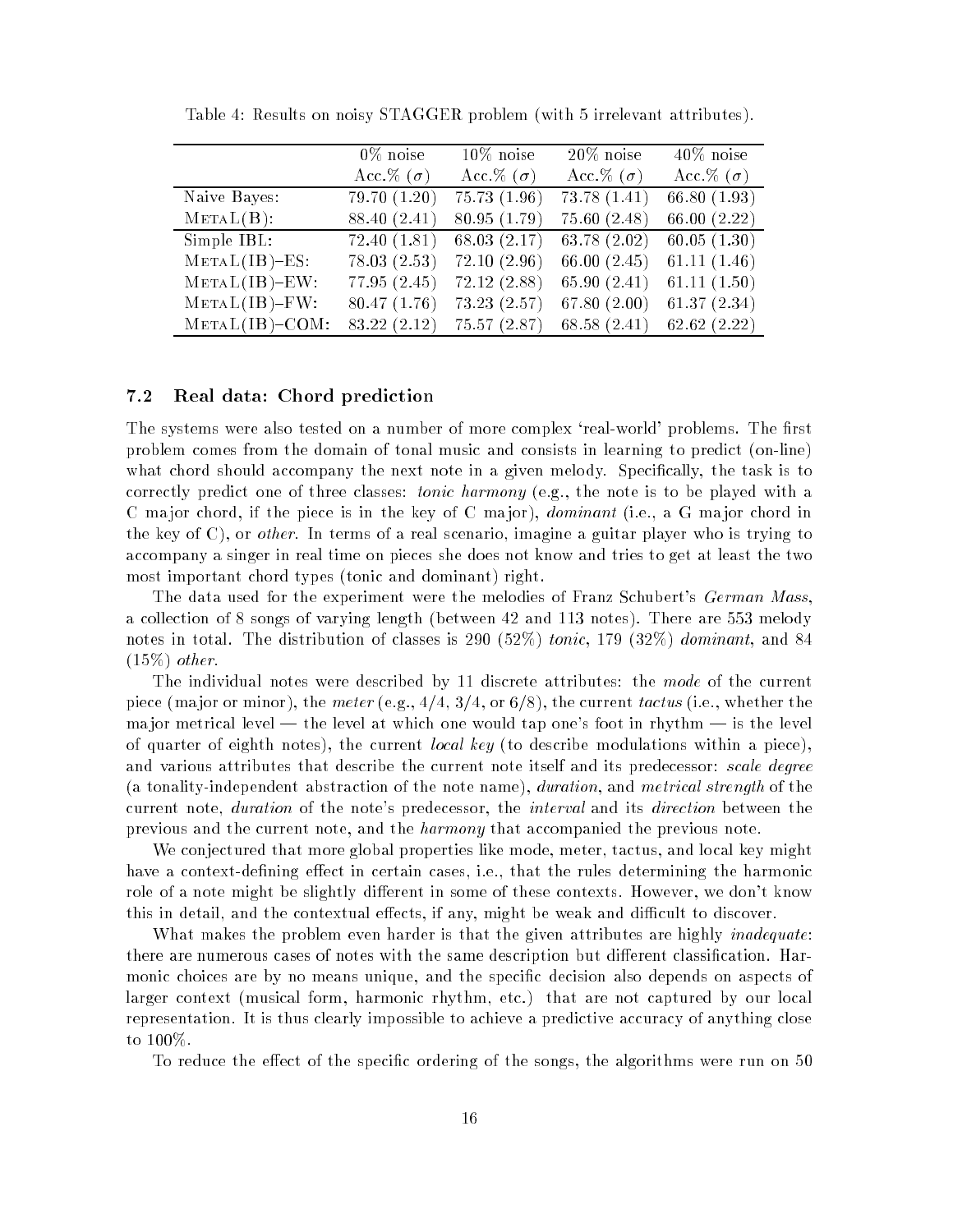Table 5: Results of Schubert experiment.

| Learning algorithm | Mean acc. $(\%)$ | Std. dev. | $#$ runs better min.better |      | max.better |
|--------------------|------------------|-----------|----------------------------|------|------------|
| Naive Bayes:       | 68.75            | 1.07      |                            |      |            |
| $METAL(B)$ :       | 74.62            | 1.44      | 50                         | 2.57 | 9.22       |
| Simple IBL:        | 76.14            | 0.87      |                            |      |            |
| $METAL(IB) - COM:$ | 79.58            | 0.89      | 50                         | 1.99 | 5.25       |



Figure 7: Accuracy in chord prediction task  $(METAL(B))$ .

random permutations of the 8 songs. The window size was set to 300 to enable the learners to reuse information learned from previous songs (the average song length is 69). Table 5 shows the results in terms of total classication accuracy. In both cases, the advantage of metalearning over the respective simple base-level learner is significant at the 0.05 level, according to a two-tailed t-test. Also, the meta-learners scored better than the simple classifiers in all of the 50 runs, with a maximum advantage of 9.2 percentage points in the Bayesian and 5.25 percentage points in the instance-based case. Both simple IBL and MetaL(IB) perform markedly better than their Bayesian counterparts. The representational flexibility of the underlying IBL learner seems to be an advantage in this domain.

The attributes most often singled out as contextual were meter and tactus, less frequently mode, and very rarely local key (which was surprising to us, but probably indicates that the periods of modulation are too short and unstable to be contextually signicant). Interestingly, also note duration was sometimes considered contextual: it does not help in directly predicting the harmony, but it is useful as a `secondary' decision criterion. In other words, there is some dependency between this attribute and some more predictive ones, and meta-learning resolves the dependency by treating note duration as a contextual attribute.

As an illustrative example, Figure 7 plots the on-line prediction accuracy of  $METAL(B)$ vs. the simple Bayesian classifier in a single run (on the standard song ordering as given in the original mass). The dashed vertical lines indicate the boundaries between different songs. Note, however, that context changes may also occur in the middle of songs — e.g., when a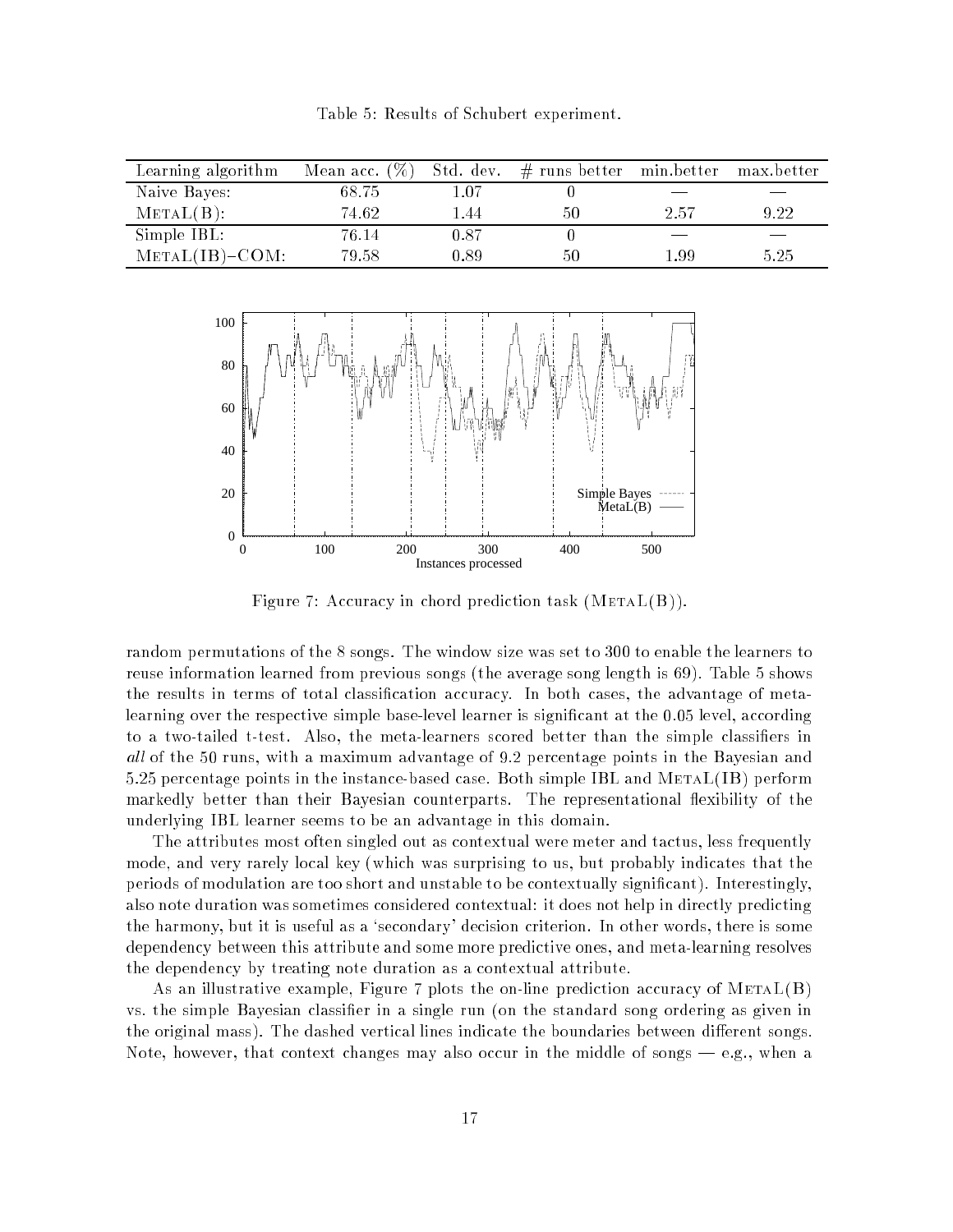modulation changes the local key. Indeed, inspection of the learning traces indicates that there is quite a number of rather small contexts, some of which recur quite frequently.

This observation points to an alternative way of interpreting meta-learning: instead of a focusing or selection strategy, it could also be viewed as a process of *transfer* of (learned) knowledge across contexts. That interpretation leads one to ask the following question: could it be that the 8 pieces are so different that there cannot be much useful transfer from one piece to the next, in other words, that one would achieve better results by learning from each piece separately, simply starting from scratch with every new piece? And indeed, it turns out that running, e.g., a simple Bayesian classifier on each piece separately yields a total accuracy over the 8 songs of 69.54%, which is slightly *higher* (though not at a statistically significant level) than the  $68.75\%$  achieved by simple Bayesian learning with a fixed window over the whole sequence!  $METAL(B)$ , on the other hand, achieves markedly higher accuracy. The conclusion is that indiscriminate transfer can indeed be harmful, but that our metalearners perform what might be called *selective cross-contextual transfer* — only those pieces of information are carried over that appear relevant to the current context.

#### 7.3 Real data: Vowel recognition

Another real-world domain with obvious contextual effects is speech recognition. A speaker's sex, nationality, or age may have a strong influence on the relevance of various features. For an experiment in this domain, we used P. Turney's version of the `vowels' data set from the UCI repository (Merz & Murphy, 1996). The problem is to recognize a vowel spoken by some arbitrary speaker. The training instances are vowels spoken by different persons. There are 11 classes (different vowels), and the instances are described by 10 continuous features (derived from spectral data). In addition, there is a symbolic attribute specifying the speaker's sex (male or female). Speaker identity (the person's name), which is also given in the original data, was not used as an attribute.

Each of the 11 vowels is spoken six times by each speaker. There are 15 different speakers, 8 male, 7 female. The data come in groups: all the 66 examples pertaining to one particular speaker appear in a contiguous group, and the sequence of speakers in terms of sex is 4 male  $-4$  female  $-4$  male  $-3$  female.

As the data contain numeric attributes, our algorithms had to be extended to handle also numbers. For the instance-based learner underlying MetaL(IB) this is trivial. The solution adopted for the Bayesian classifier in  $META(B)$  is quite simple: we assume that numeric features follow a normal distribution; instead of maintaining counts of attribute-value and attribute-value-class combinations, the Bayesian classier keeps track of the mean values and standard deviations, from which the required probabilities can be estimated. At the metalevel, finally, we have settled for a rather simplistic preliminary solution: numeric attributes are discretized into N (currently 4) intervals of equal length; these are then treated as symbolic values at the meta-level (i.e., when it comes to determining which features are predictive or contextual).

Figure 8 shows  $METAL(B)$ 's performance in this task (with a window size of 300). Note the clear peaks corresponding to the 15 speakers. There seem to be considerable differences between individual speakers. Simple Bayes and MetaL(B) perform basically identically for the first four speakers (which are all male), but as soon after the gender has changed for the first time (with speaker 5), META $L(B)$  recognizes sex as a contextual attribute and from then on adapts to new speakers much more effectively than the naive Bayesian classifier.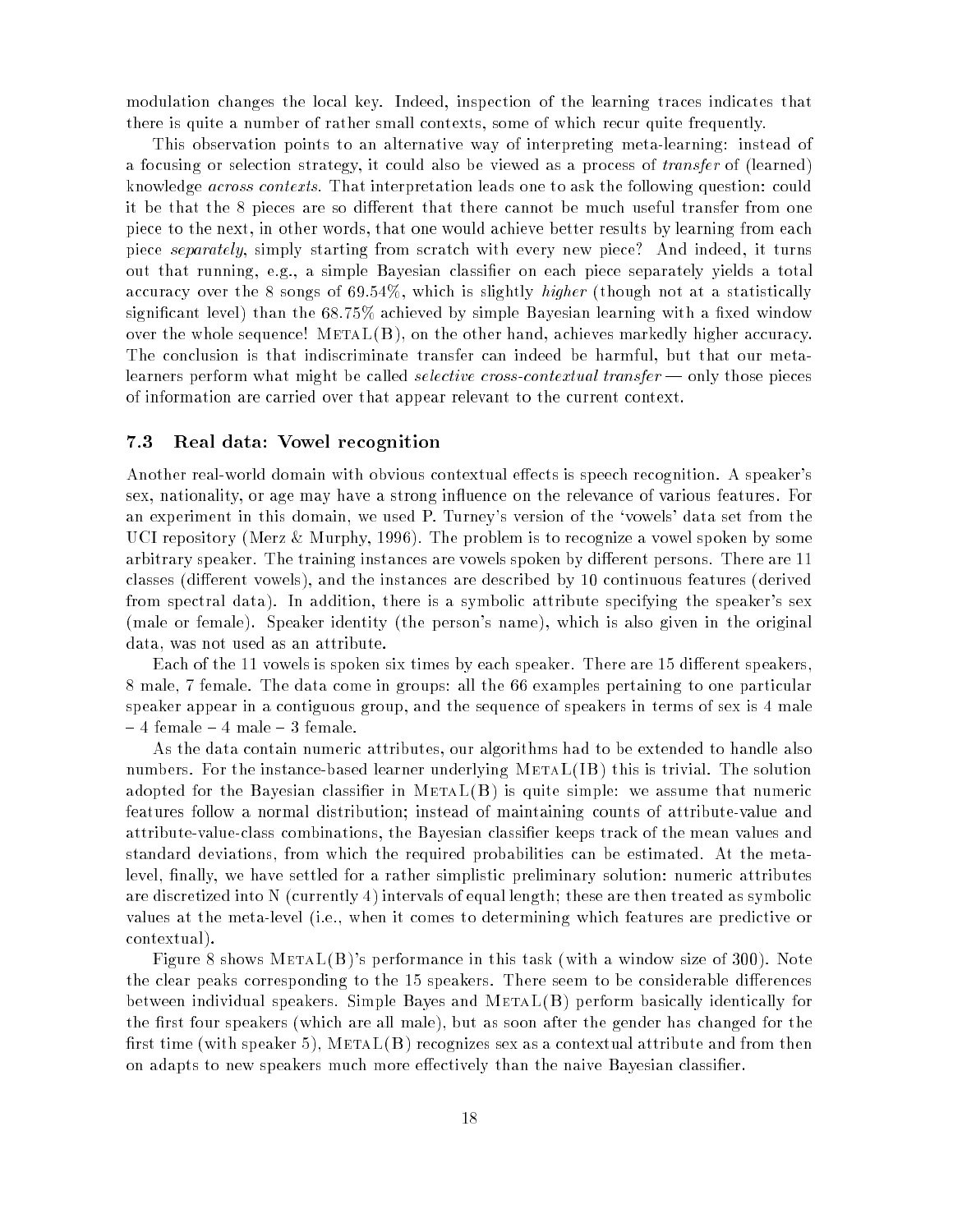

Figure 9: Accuracy in vowel classification  $(METAL(IB))$ .

 $METAL(IB)$ 's result is rather surprising (Figure 9): there is no difference between simple IBL and meta-learning. Simple IBL is near perfect in this domain. All the speakers seem to be extremely consistent in their way of producing vowels, and sufficiently different from each other so that a local classification method like IBL can achieve maximum accuracy. On the other hand, the differences between individual speakers, even of the same sex, seems to preclude any useful transfer between them.

### 7.4 Real data: Calendar scheduling

As a final example of a real-world domain where context tracking may be beneficial, consider the calendar scheduling problem described in (Mitchell et al., 1994), where the task is to predict certain aspects (location, duration, start time, and day of week) of meetings in an academic environment, based on information about the events (e.g., information about the attendees) and about the recent scheduling history. It seems plausible to assume that scheduling patterns and preferences may depend on the season and may change at semester boundaries in the academic year.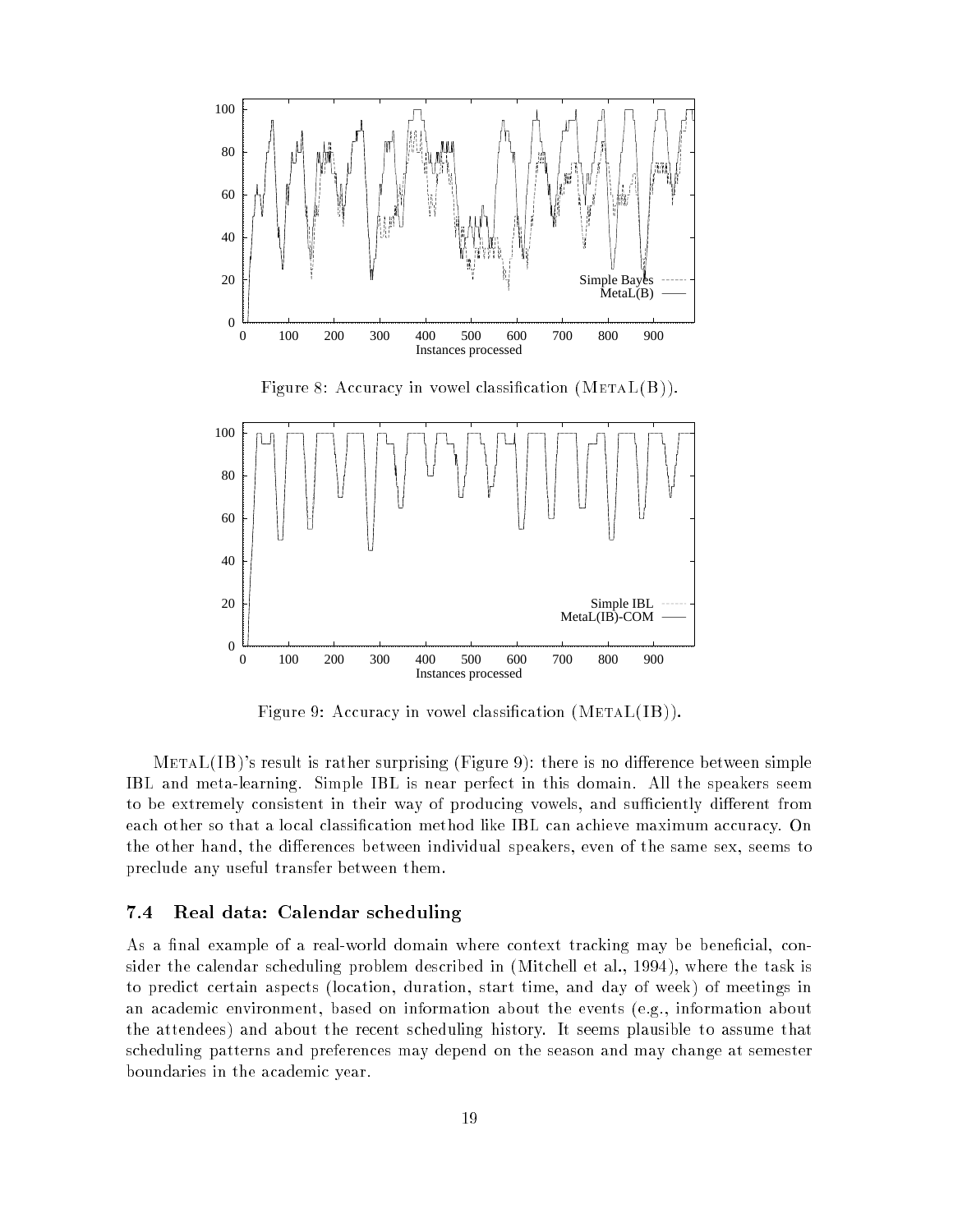

Figure 10: Predicting the duration of meetings  $(METAL(B))$ .

As a very preliminary first result, Figure 10 shows  $METAL(B)$ 's performance in predicting the duration of each meeting on the sequence of 1685 entries from one user's (Tom Mitchell's) calendar.<sup>4</sup> The calendar spans a period of approximately 23 months, and in addition to the given attributes, we added a very grossly (i.e., without knowledge about the specic situation at CMU) derived attribute to each instance, namely, the *semester* or *academic term*: events in the months January through May were assigned to the *spring* term, June through August to summer, September through December to fall.

The figure shows no really spectacular effects. The two most obvious points where the two curves differ are around  $x = 400$  — this is soon after the first context change from summer to fall — and around  $x = 800$ , which is soon after a change from fall to spring. While in the first case, a period of improvement of  $METAL(B)$  over simple Bayesian prediction is followed by a period of slightly worse performance, in the second case — between instances 780 and  $860$  – METAL(B) avoids a valley of decreased accuracy that the Bayesian classifier has to go through. An analysis of the learning protocol shows that this is indeed due to the attribute *term* being picked out as a contextual clue. METAL(IB) produces a similar effect, but it generally performs more poorly in this task.

This preliminary result is quite inconclusive; if anything, it does suggest that some contextual in
uences are at work here, and that they can be detected. More experimental work with different target classes and maybe more refined context information may lead to more substantial results.

## 8 Conclusion

The main contribution of this article is to have shown that it is indeed possible for an incremental learner to autonomously detect, during on-line ob ject-level learning, contextual clues in the data if such exist. The key is an operational definition of predictive and, based on those, contextual features. Identification and subsequent use of contextual information is an act of *meta-learning*. There are various ways in which such context information can be used.

<sup>4</sup>The data have been made available by Tom Mitchell and co-workers at http://www.cs.cmu.edu/ afs/cs/project/theo-5/www/cap-data.html. Special thanks to Dayne Freitag for help with data and attributes.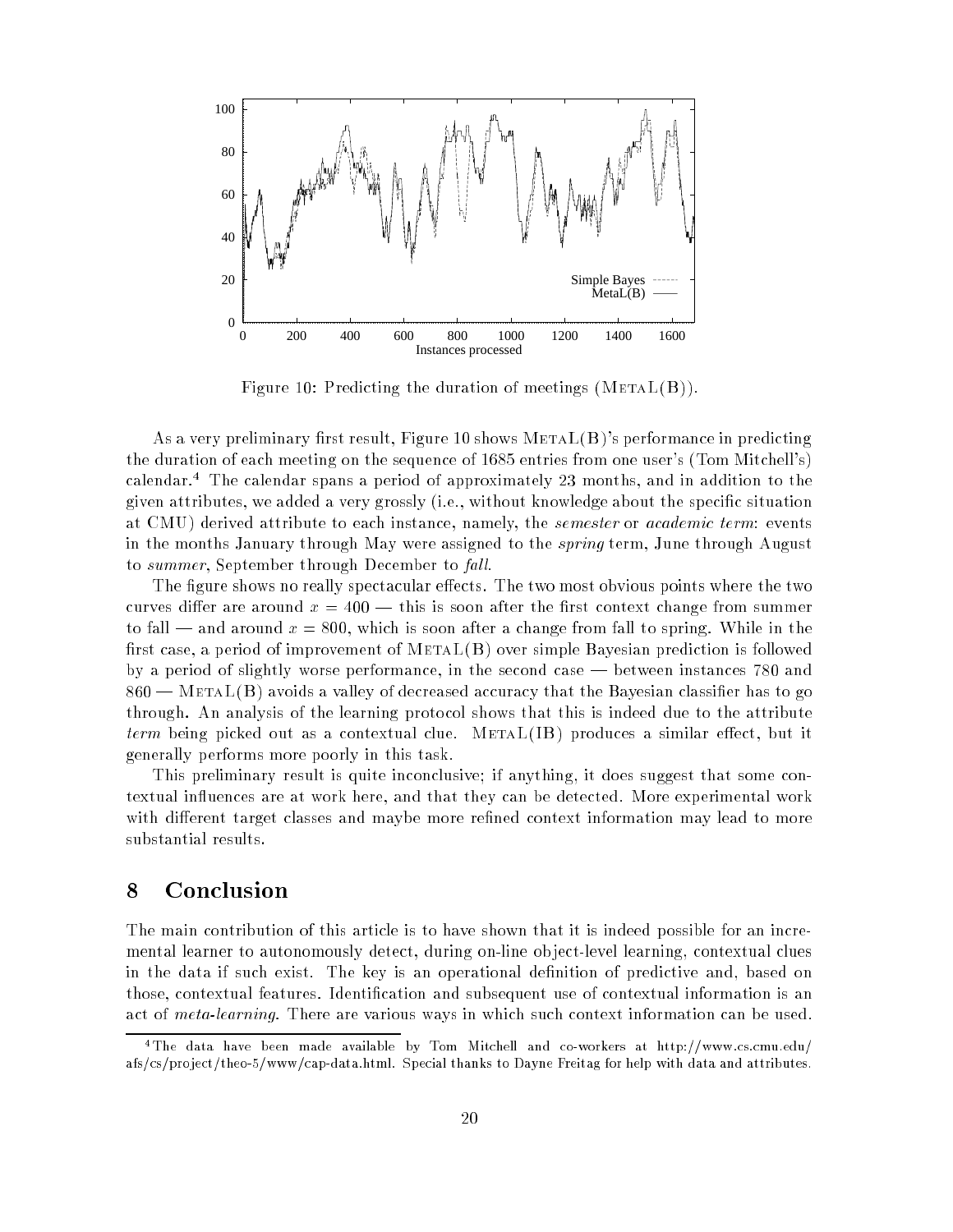Two different realizations of the meta-learning model have been presented:  $METAL(B)$  relies on a Bayesian classier as the underlying incremental learner and uses context information to select those known instances as a basis for prediction that seem to belong to the same context as the new instance.  $\operatorname{METAL}(\operatorname{IB})$  is based on an instance-based algorithm and uses contextual information for exemplar and feature weighting. The feasibility of context recognition and its benets have been shown in a number of experiments.

The question as to which of the two systems —  $METAL(B)$  or  $METAL(IB)$  — is better cannot be answered in this form. As our experimental evidence suggests, some domains lend themselves more to an instance-based approach, while in others — especially in domains with high noise rates and many irrelevant attributes — the Bayesian approach may prove more effective. Moreover, alternative realizations of the general learning model with other, more robust or powerful, base-level learners are conceivable.

In terms of directly related work, there has been some recent application-oriented research on methods that adjust classifiers to different contexts. For instance, Watrous and Towell (1995) describe a neural network for ECG monitoring that is augmented with an explicit patient model'. The model consists of three pre-defined parameters and is used to adjust the neural classier to the individual characteristics of a particular patient by modulating the weights on the inter-layer connections. The model can be trained on individual patients. A similar approach was taken to adapt a classifier to different speakers in speech recognition (Watrous, 1993).

Earlier, Katz et al. (1990) had described a two-stage neural network classier, where a higher-level network learned to switch between a set of  $n$  base-level classifier. The application domain was the recognition of targets on infrared and daytime television images. Different contexts were characterized by features such as lighting conditions and maximum image contrast. Again, these contextual attributes were explicitly defined beforehand. Examples from different contexts had to be presented in separate batches.

Turney (1993) discusses classification problems where the test examples (those that will be processed using the learned classifier) are governed by a different context than the training set from which the classifier was learned. He discusses several normalization strategies that use information about contextual and context-sensitive features to transform the examples to be classied. The methods assume that the contextual and context-sensitive features are known a priori. The methods are demonstrated in a number of practical applications, among them, the diagnosis of aircraft engines (Turney & Halasz, 1993).

All these approaches assume that contextually relevant attributes are known, and that the learner is in some way explicitly trained on different contexts. The novelty of our method is that contextual features are detected automatically and dynamically, during the regular (on-line) learning process, and that they are then used immediately to focus the classier on relevant information.

With respect to on-line learning and the dynamic tracking of changes, the first to address the problem of concept drift were Schlimmer and Granger (1986). Their system STAGGER learns by updating statistical (Bayesian) measures of logical sufficiency and necessity of a set of description items in a distributed concept representation, and by simultaneously and incrementally searching the space of description items that can be constructed by conjunction and disjunction of individual features.

The FLORA family of algorithms (Widmer & Kubat, 1996) introduced the idea of explicitly forgetting old instances and of dynamically controlling the rate of forgetting during learning. Forgetting is controlled by a window over the stream of incoming examples, and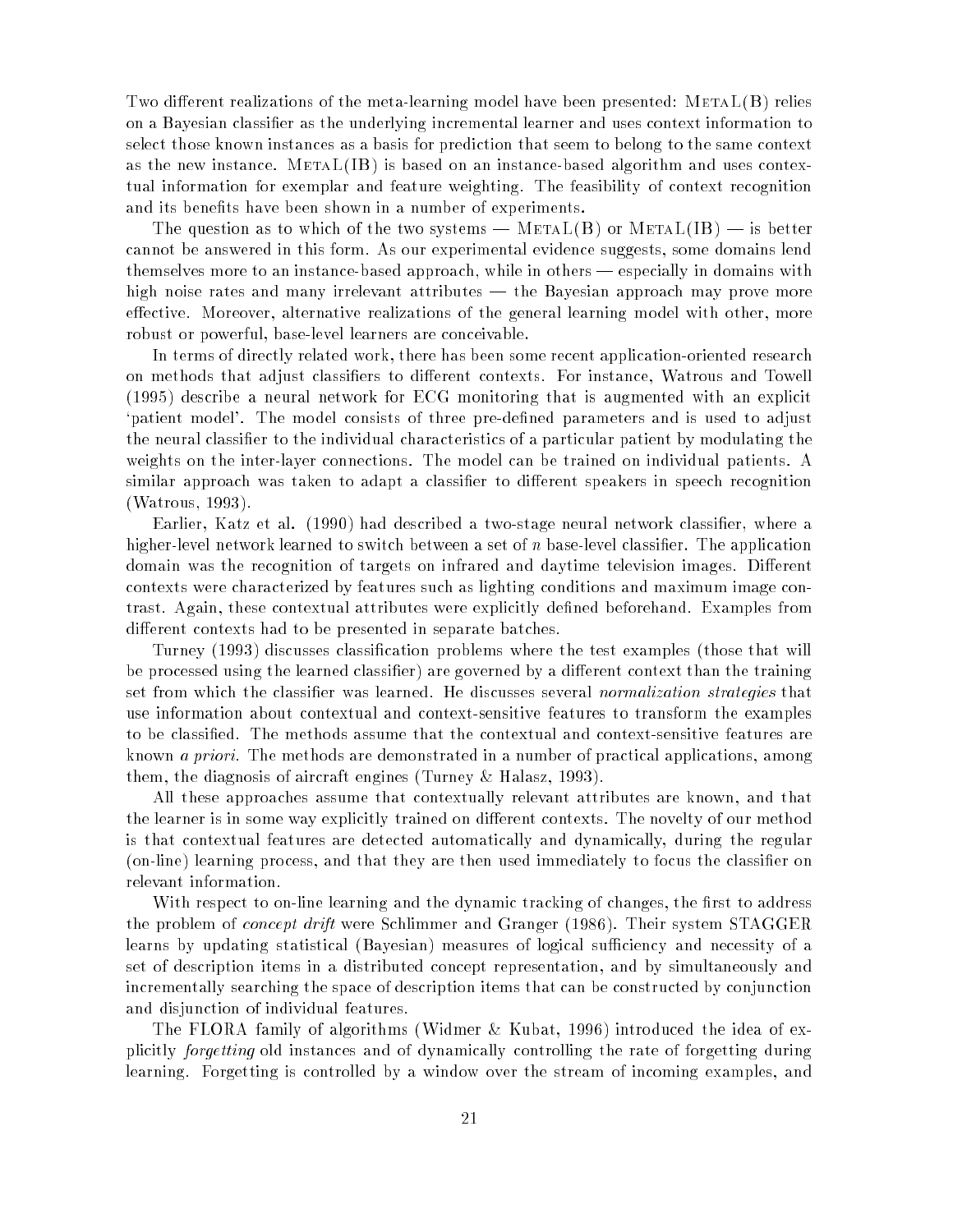the window size is dynamically adjusted by a heuristic that monitors the learning process. However, neither STAGGER nor FLORA have any explicit notion of context. Similar ideas were also put forward for unsupervised learning situations (Kilander & Jansson, 1993).

A feature that was implemented in FLORA3 (Widmer & Kubat, 1993) and that would also be desirable in the various  $METAL(.)$  algorithms is the capability to *store* learned concept descriptions and retrieve them when the same or a similar context is perceived to reappear. Also, there has recently been some work on adapting learned concept descriptions to new contexts (e.g., Kubat, 1996) that might lead the way to interesting extensions of our algorithms. These are topics of current research.

Generally, we regard the work presented here as a small first step into what might become a rich field of research. The identification of contextual features is a first step towards  $\emph{naming}$ , and thus being able to *reason about*, contexts. That is the level where we expect the full power of meta-learning to become apparent. Reasoning and learning about contexts could be used in a variety of ways and for a number of purposes, e.g., constructive induction, the recognition of (and faster readjustment to) previously encountered contexts, the emergence of expectations and predictions of the next context, etc.

There is also an interesting connection between our learning model and the notions of transfer and life-long learning, as recently proposed by Thrun and Mitchell (1995). As noted above in the context of the Schubert experiment, our learners can be interpreted as performing cross-contextual transfer, and they certainly are 'lifelong' learners. At first sight, the two models might appear to be orthogonal (one performs transfer across learning tasks, the other across contexts within a single task), but there are interesting parallels, and further research might lead to the formulation of a more general model that integrates both aspects of transfer.

#### Acknowledgements

The Austrian Research Institute for Artificial Intelligence gratefully acknowledges financial support from the Austrian Federal Ministry for Science, Research, and the Arts.

#### References

Aha, D., Kibler D., & Albert, M.K (1991). Instance-Based Learning Algorithms. Machine Learning,  $6(1)$ , 37-66.

Bergadano, F., Matwin, S., Michalski, R.S., & Zhang, J. (1992). Learning Two-tiered Descriptions of Flexible Contexts: The POSEIDON System. Machine Learning,  $8(1)$ , 5-43.

Katz, A.J., Gately, M.T, & Collins, D.R. (1990). Robust Classiers Without Robust Features. Neural Computation,  $2(4)$ , 472-479.

Kilander, F., & Jansson, C.G. (1993). COBBIT - A Control Procedure for COBWEB in the Presence of Concept Drift. Proceedings of the Sixth European Conference on Machine Learning (pp. 244-261). Berlin: Springer Verlag.

Kubat, M. (1996). Second Tier for Decision Trees. Proceedings of the Thirteenth International Conference on Machine Learning. San Francisco, CA: Morgan Kaufmann.

Kubat, M., & Widmer, G. (eds.) (1996). Learning in Context-Sensitive Domains (Workshop Notes), 13th International Conference on Machine Learning (ICML-96), Bari, Italy.

Merz, C.J., & Murphy, P.M. (1996) UCI Repository of machine learning databases [http://www.ics. uci.edu/m̃learn/MLRepository.html]. Irvine, CA: University of California, Department of Information and Computer Science.